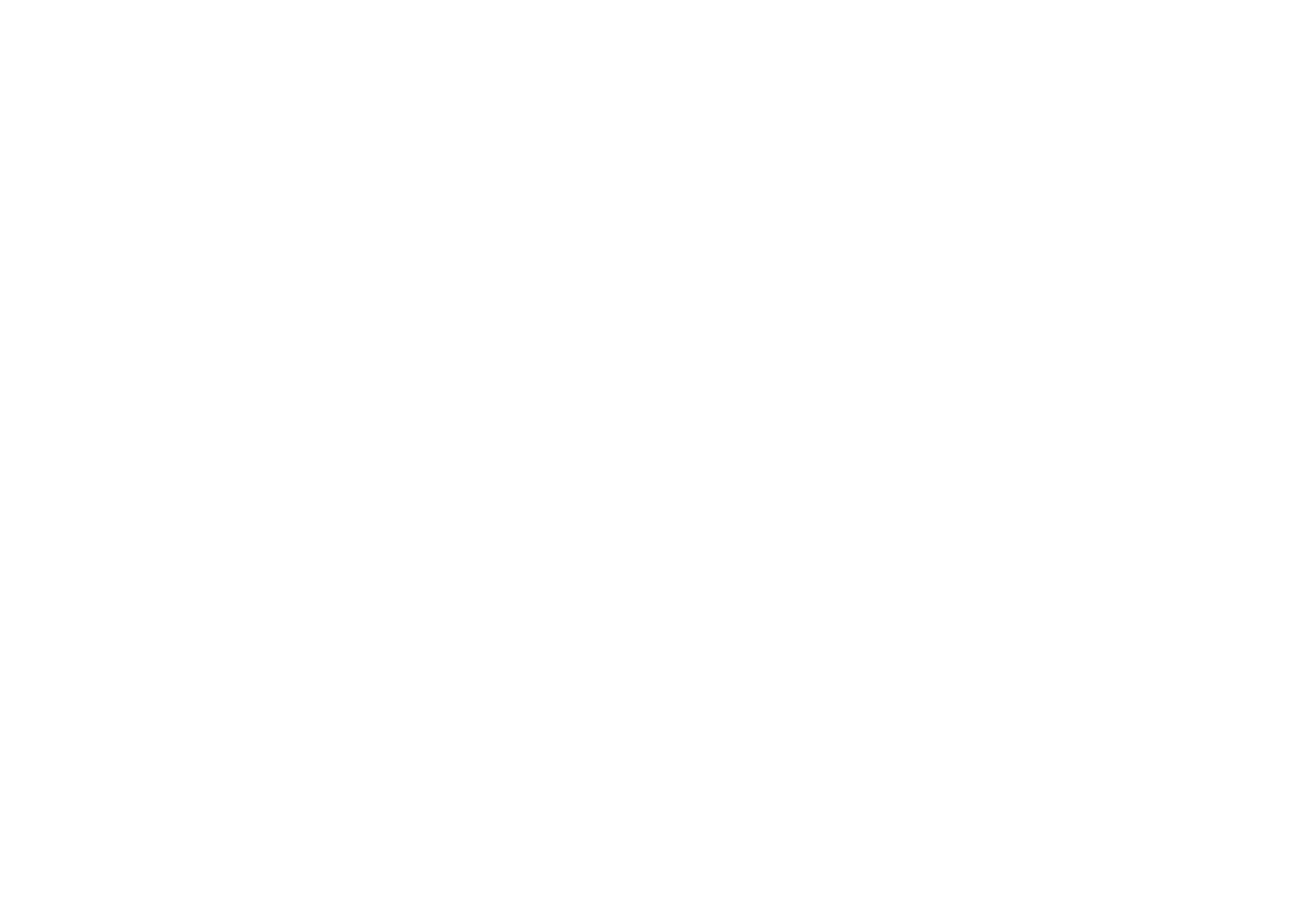| <b>Body Name</b>                  | <b>Payment Date</b> | Transaction<br>No | Invoice<br>Number | Amt Paid (£'s) | <b>Supplier Name</b>                          | <b>Expense Area</b>                   | Expense<br>Type | <b>Expense Type Description</b>                | <b>Extended Description</b>         | Grants to<br>Voluntary,<br>Community<br>and Social<br>Enterprise<br>Organisatio<br>ns |
|-----------------------------------|---------------------|-------------------|-------------------|----------------|-----------------------------------------------|---------------------------------------|-----------------|------------------------------------------------|-------------------------------------|---------------------------------------------------------------------------------------|
| <b>Rother District</b>            |                     |                   |                   |                |                                               | Community &                           |                 | Premises-Repairs, Mtce,                        |                                     |                                                                                       |
| Council                           | 20/12/2017          | 1292881           | 22                |                | 1,853.04 Wicksteed Leisure Ltd                | Economy                               |                 | 20110 Refurbishment                            | Parks - Playground Repairs          |                                                                                       |
| <b>Rother District</b><br>Council | 13/12/2017          | 1292590           | 23                |                | 2,857.20 4 Global Consulting Ltd              | Community &<br>Economy                |                 | 40710 Fees and Charges                         | <b>Consultants Fees</b>             |                                                                                       |
| <b>Rother District</b>            |                     |                   |                   |                |                                               |                                       |                 |                                                |                                     |                                                                                       |
| Council                           | 13/12/2017          | 1292621           | 24                |                | 4,196.94 A and A J Bishop                     | Finance & Welfare                     |                 | 89200 DFG Assistance                           | <b>Disabled Facilities Grant</b>    |                                                                                       |
| <b>Rother District</b>            |                     |                   |                   |                |                                               |                                       |                 |                                                |                                     |                                                                                       |
| Council                           | 20/12/2017          | 1292769           | 25                |                | 5,360.00 A and A J Bishop                     | Finance & Welfare                     |                 | 89200 DFG Assistance                           | <b>Disabled Facilities Grant</b>    |                                                                                       |
| <b>Rother District</b><br>Council | 20/12/2017          | 1292750           | 26                |                | 2,130.68 ADT Fire and Security Plc            | Corporate &<br><b>Human Resources</b> |                 | Premises-Repairs, Mtce,<br>20110 Refurbishment | Intruder Alarm System Monitor/Maint |                                                                                       |
| <b>Rother District</b><br>Council | 20/12/2017          | 1292830           | 27                |                | 1,629.27 Alfa Electric Ltd                    | Finance & Welfare                     |                 | 89200 DFG Assistance                           | <b>Disabled Facilities Grant</b>    |                                                                                       |
| <b>Rother District</b>            |                     |                   |                   |                |                                               | Community &                           |                 | Premises-Repairs, Mtce,                        |                                     |                                                                                       |
| Council                           | 06/12/2017          | 1292426           | 28                |                | 1,379.65 Alfa Electric Ltd                    | Economy                               |                 | 20110 Refurbishment                            | Parks- Carpentry Repairs            |                                                                                       |
| <b>Rother District</b><br>Council | 06/12/2017          | 1292425           | 29                |                | 1,125.02 Alfa Electric Ltd                    | Corporate &<br>Human Resources        |                 | Premises-Repairs, Mtce,<br>20110 Refurbishment | Portable Appliance Testing (PAT)    |                                                                                       |
| <b>Rother District</b><br>Council | 06/12/2017          | 1292425           | 29                |                | 655.55 Alfa Electric Ltd                      | Corporate &<br>Human Resources        |                 | Premises-Repairs, Mtce,<br>20110 Refurbishment | Portable Appliance Testing (PAT)    |                                                                                       |
| <b>Rother District</b><br>Council | 06/12/2017          | 1292425           | 29                |                | 228.12 Alfa Electric Ltd                      | Corporate &<br>Human Resources        |                 | Premises-Repairs, Mtce,<br>20110 Refurbishment | Portable Appliance Testing (PAT)    |                                                                                       |
| <b>Rother District</b><br>Council | 06/12/2017          | 1292425           | 29                |                | 199.32 Alfa Electric Ltd                      | Corporate &<br>Human Resources        |                 | 40710 Fees and Charges                         | <b>CCTV System Maintenance</b>      |                                                                                       |
| <b>Rother District</b><br>Council | 06/12/2017          | 1292424           | 30                |                | 1,821.46 Alfa Electric Ltd                    | Community &<br>Economy                |                 | Premises-Repairs, Mtce,<br>20110 Refurbishment | Repairs - Electrical Works          |                                                                                       |
| <b>Rother District</b><br>Council | 13/12/2017          | 1292612           | 31                |                | 4,000.00 Alfa Electric Ltd                    | Finance & Welfare                     |                 | 89200 DFG Assistance                           | <b>Disabled Facilities Grant</b>    |                                                                                       |
| <b>Rother District</b><br>Council | 13/12/2017          | 1292614           | 32                |                | 5,385.46 Alfa Electric Ltd                    | Finance & Welfare                     |                 | 89200 DFG Assistance                           | <b>Disabled Facilities Grant</b>    |                                                                                       |
| <b>Rother District</b><br>Council | 13/12/2017          | 1292591           | 33                |                | 10,000.00 Alfa Electric Ltd                   | Finance & Welfare                     |                 | 89200 DFG Assistance                           | <b>Disabled Facilities Grant</b>    |                                                                                       |
| <b>Rother District</b>            |                     |                   |                   |                |                                               |                                       |                 |                                                |                                     |                                                                                       |
| Council<br><b>Rother District</b> | 13/12/2017          | 1292596           | 34                |                | 5,000.00 Alfa Electric Ltd                    | Finance & Welfare                     |                 | 89200 DFG Assistance                           | <b>Disabled Facilities Grant</b>    |                                                                                       |
| Council                           | 20/12/2017          | 1292878           | 35                |                | 3,500.00 Alfa Electric Ltd                    | Finance & Welfare                     |                 | 89200 DFG Assistance                           | <b>Disabled Facilities Grant</b>    |                                                                                       |
| <b>Rother District</b><br>Council | 06/12/2017          | 1292486           | 36                |                | 3,887.40 Animal Wardens Ltd                   | Environmental<br>Health               |                 | 50530 Other Third Party Payments               | Service fee paid to Third Parties   |                                                                                       |
| <b>Rother District</b>            |                     |                   |                   |                |                                               | Environmental                         |                 |                                                |                                     |                                                                                       |
| Council                           | 06/12/2017          | 1292488           | 37                |                | 3,407.51 Animal Wardens Ltd                   | Health                                |                 | 50530 Other Third Party Payments               | Service fee paid to Third Parties   |                                                                                       |
| <b>Rother District</b><br>Council | 06/12/2017          | 1292495           | 38                |                | 4,530.00 Ascendit Lifts Ltd                   | Finance & Welfare                     |                 | 89200 DFG Assistance                           | <b>Disabled Facilities Grant</b>    |                                                                                       |
| <b>Rother District</b>            |                     |                   | 39                |                |                                               | Community &                           |                 | Premises-Repairs, Mtce,<br>20110 Refurbishment |                                     |                                                                                       |
| Council                           | 20/12/2017          | 1292853           |                   |                | 504.00 B and G Environmental Services Limited | Economy                               |                 |                                                | Drainage Clearance                  |                                                                                       |
| <b>Rother District</b><br>Council | 06/12/2017          | 1292510           | 40                |                | 1,836.00 Beckwith Consulting Ltd              | Corporate &<br><b>Human Resources</b> |                 | 10910 Training                                 | Sussex Train Consor-Training Course |                                                                                       |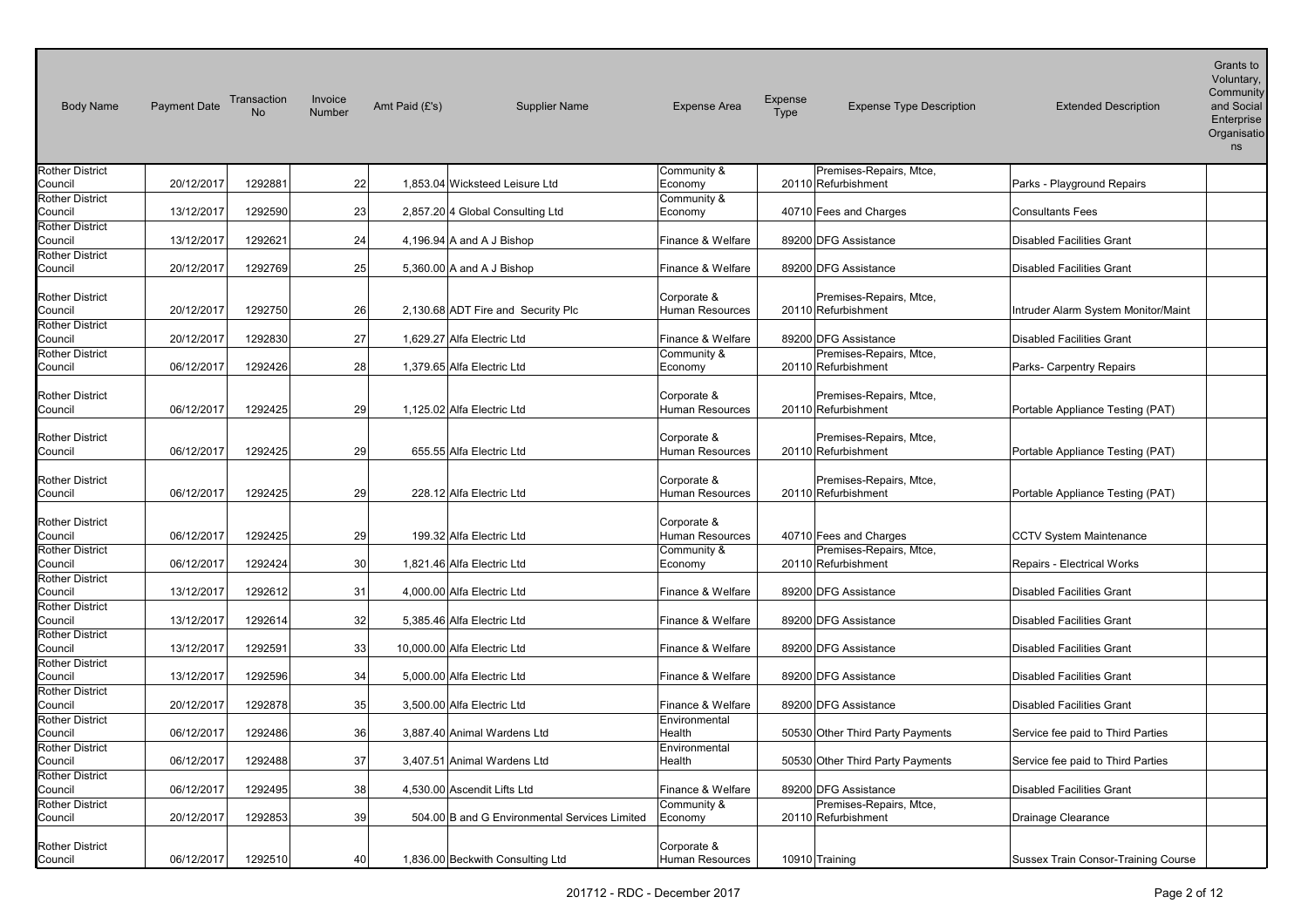| <b>Body Name</b>                  | <b>Payment Date</b> | Transaction<br>N <sub>o</sub> | Invoice<br>Number | Amt Paid $(E's)$      | <b>Supplier Name</b>                              | <b>Expense Area</b>                   | Expense<br>Type | <b>Expense Type Description</b>                                    | <b>Extended Description</b>                | Grants to<br>Voluntary,<br>Community<br>and Social<br>Enterprise<br>Organisatio<br>ns |
|-----------------------------------|---------------------|-------------------------------|-------------------|-----------------------|---------------------------------------------------|---------------------------------------|-----------------|--------------------------------------------------------------------|--------------------------------------------|---------------------------------------------------------------------------------------|
| <b>Rother District</b>            |                     |                               |                   |                       |                                                   | Corporate &                           |                 |                                                                    |                                            |                                                                                       |
| Council<br><b>Rother District</b> | 06/12/2017          | 1292510                       | 40                |                       | 56.16 Beckwith Consulting Ltd                     | Human Resources                       |                 | 50530 Other Third Party Payments                                   | STC - Travel and subsistence               |                                                                                       |
| Council<br><b>Rother District</b> | 13/12/2017          | 1292676                       | 41                |                       | 12,080.68 Bevan Brittan LLP                       | Corporate Core                        |                 | 50530 Other Third Party Payments                                   | CLIENT Joint Waste procurement Cost        |                                                                                       |
| Council                           | 13/12/2017          | 1292675                       | 42                |                       | 14,129.40 Bevan Brittan LLP                       | Corporate Core                        |                 | 50530 Other Third Party Payments                                   | <b>CLIENT Joint Waste procurement Cost</b> |                                                                                       |
| <b>Rother District</b><br>Council | 13/12/2017          | 1292572                       | 43                |                       | 500.00 Bexhill Carnival Committee                 | Community &<br>Economy                |                 | 50410 Grants - Other Organisations                                 | Bexhill Marketing                          | Yes                                                                                   |
| <b>Rother District</b>            |                     |                               |                   |                       |                                                   | Community &                           |                 |                                                                    |                                            |                                                                                       |
| Council<br><b>Rother District</b> | 13/12/2017          | 1292280                       | 44                |                       | 1,288.80 British Gas Business (600 Accounts only) | Economy<br>Community &                |                 | 50410 Grants - Other Organisations<br>SLAs - Voluntary Assoc et al | grant - 3rd party electricity              |                                                                                       |
| Council                           | 20/12/2017          | 1292430                       | 45                |                       | 6,900.00 Brochure Connect Ltd                     | Economy                               |                 | 50310 (Committee Approved)                                         | Battle & Rye TIC                           | Yes                                                                                   |
| <b>Rother District</b><br>Council | 20/12/2017          | 1292903                       | 46                |                       | 835.58 BT British Telecommunications plc          | <b>ICT &amp; Customer</b><br>Services |                 | 40910 Telephones                                                   | <b>BT-Rental-General</b>                   |                                                                                       |
| <b>Rother District</b><br>Council | 06/12/2017          | 1292432                       | 47                | 11,425.68 Cale UK Ltd |                                                   | Community &<br>Economy                |                 | 40110 Tools & Specialist Equipment                                 | car park machine online running costs      |                                                                                       |
| <b>Rother District</b><br>Council | 06/12/2017          | 1292432                       | 47                |                       | 5,616.00 Cale UK Ltd                              | Community &<br>Economy                |                 | 40110 Tools & Specialist Equipment                                 | <b>Ticket Machine Maintenance/ Repairs</b> |                                                                                       |
| <b>Rother District</b><br>Council | 13/12/2017          | 1292202                       | 48                |                       | 6,678.83 Canon (UK) Ltd                           | ICT & Customer<br>Services            | 41250 ONLY)     | Photocopier Contracts (PRINT ROOM                                  |                                            |                                                                                       |
| <b>Rother District</b><br>Council | 20/12/2017          | 1292659                       | 49                |                       | 2,539.30 Canon (UK) Ltd                           | ICT & Customer<br>Services            | 41250 ONLY)     | Photocopier Contracts (PRINT ROOM                                  |                                            |                                                                                       |
| <b>Rother District</b><br>Council | 20/12/2017          | 1292664                       | 50                |                       | 892.25 Canon (UK) Ltd                             | ICT & Customer<br>Services            | 41100 ONLY)     | Computer Equip Maintenance (IT                                     | Maintenance re Colourwave Printer          |                                                                                       |
| Rother District<br>Council        | 20/12/2017          | 1292907                       | 51                |                       | 2,190.00 Capita Business Services Ltd             | Finance & Welfare                     |                 | 40710 Fees and Charges                                             | Software for Academy System                |                                                                                       |
| <b>Rother District</b><br>Council | 13/12/2017          | 1292609                       | 52                |                       | 1,620.00 Capita Business Services Ltd             | Finance & Welfare                     |                 | 40710 Fees and Charges                                             | Software for Academy System                |                                                                                       |
| <b>Rother District</b><br>Council | 20/12/2017          | 1292908                       | 53 <sub>1</sub>   |                       | 1,562.40 Capita Business Services Ltd             | Finance & Welfare                     |                 | 40710 Fees and Charges                                             | Software for Academy System                |                                                                                       |
| <b>Rother District</b><br>Council | 20/12/2017          | 1292740                       | 54                |                       | 862.80 Clarke Roofing Southern Ltd                | Community &<br>Economy                |                 | Premises-Repairs, Mtce,<br>20110 Refurbishment                     | Repairs - Roofing Works                    |                                                                                       |
| <b>Rother District</b><br>Council | 13/12/2017          | 1292560                       | 55                |                       | 976.70 Cobalt Telephone Technologies Ltd          | Community &<br>Economy                |                 | 40710 Fees and Charges                                             | Car Parks - Ringo service charges          |                                                                                       |
| Rother District<br>Council        | 13/12/2017          | 1292361                       | 56                |                       | 1,232.86 CountyClean Environmental Services Ltd   | Community &<br>Economy                |                 | Premises-Repairs, Mtce,<br>20110 Refurbishment                     | Pumps Maintenance/ Repairs                 |                                                                                       |
| <b>Rother District</b><br>Council | 13/12/2017          | 1292360                       | 57                |                       | 1,903.57 CountyClean Environmental Services Ltd   | Community &<br>Economy                |                 | 40110 Tools & Specialist Equipment                                 | Submersable Pump                           |                                                                                       |
| Rother District<br>Council        | 20/12/2017          | 1292639                       | 58                |                       | 1,992.00 CountyClean Environmental Services Ltd   | Community &<br>Economy                |                 | Premises-Repairs, Mtce,<br>20110 Refurbishment                     | Pumps Maintenance/ Repairs                 |                                                                                       |
| <b>Rother District</b><br>Council | 06/12/2017          | 1292169                       | 59                |                       | 2,457.60 Dell Corporation Ltd                     | ICT & Customer<br>Services            |                 | 41110 Additional Computer Equipment                                | New PC/Computer                            |                                                                                       |
| <b>Rother District</b><br>Council | 13/12/2017          | 1292579                       | 60                |                       | 648.00 Dell Corporation Ltd                       | Corporate &<br>Human Resources        |                 | 40110 Tools & Specialist Equipment                                 | Health and Safety Act Equipment            |                                                                                       |
| <b>Rother District</b><br>Council | 20/12/2017          | 1292822                       | 61                |                       | 4,783.86 DGC (Historic Buildings) Consultants Ltd | Strategy &<br>Planning                |                 | 40710 Fees and Charges                                             | <b>Consultants Fees</b>                    |                                                                                       |
| <b>Rother District</b><br>Council | 13/12/2017          | 1292608                       | 62                |                       | 3,722.40 DMH Stallard                             | Corporate &<br>Human Resources        |                 | 40710 Fees and Charges                                             | Legal Advice                               |                                                                                       |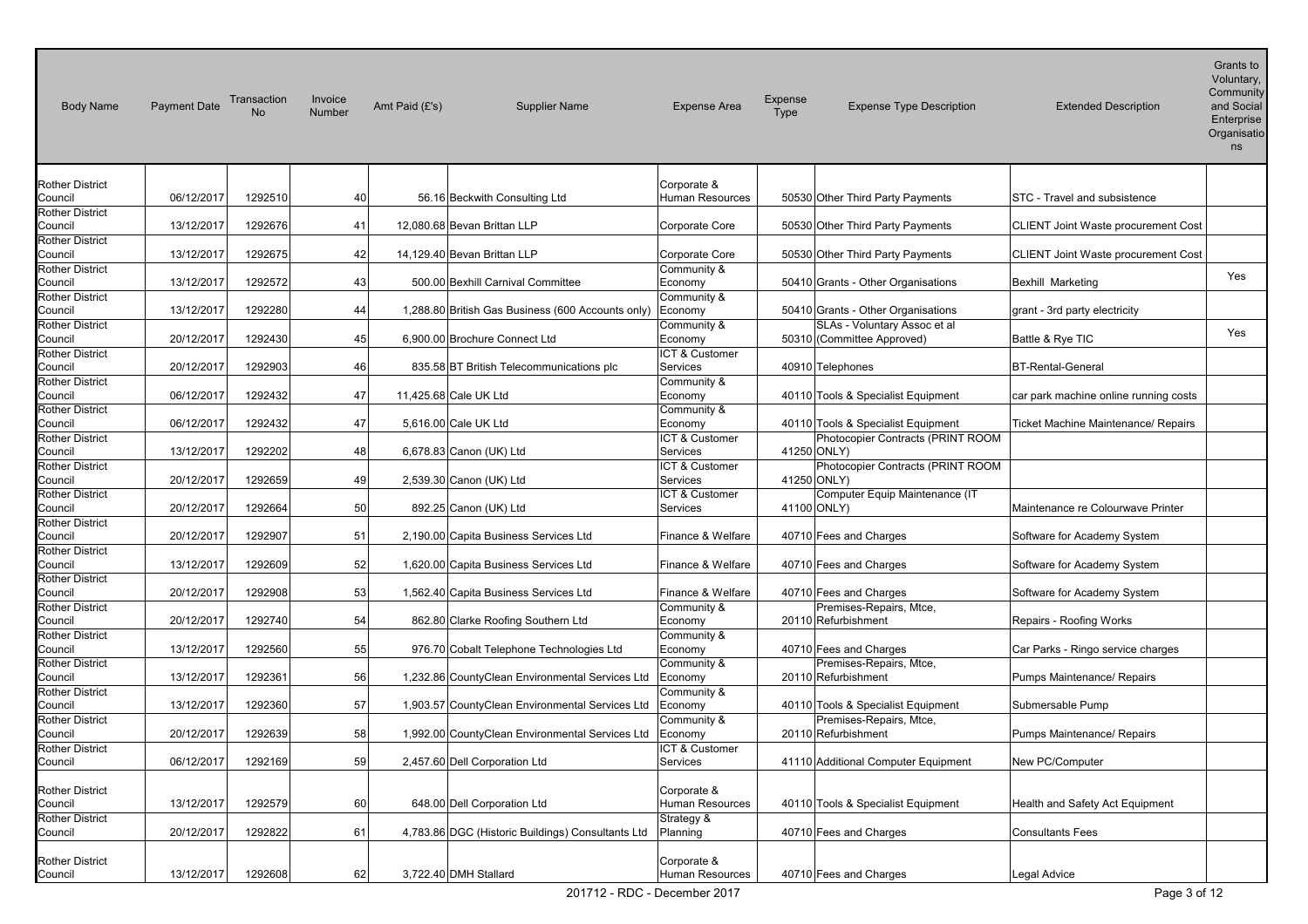| <b>Body Name</b>                  | <b>Payment Date</b> | Transaction<br><b>No</b> | Invoice<br>Number | Amt Paid (£'s) | <b>Supplier Name</b>                        | <b>Expense Area</b>                 | Expense<br>Type | <b>Expense Type Description</b>                                     | <b>Extended Description</b>             | Grants to<br>Voluntary,<br>Community<br>and Social<br>Enterprise<br>Organisatio<br>ns |
|-----------------------------------|---------------------|--------------------------|-------------------|----------------|---------------------------------------------|-------------------------------------|-----------------|---------------------------------------------------------------------|-----------------------------------------|---------------------------------------------------------------------------------------|
| <b>Rother District</b>            |                     |                          |                   |                |                                             |                                     |                 |                                                                     |                                         |                                                                                       |
| Council<br><b>Rother District</b> | 20/12/2017          | 1292876                  | 63                |                | 4,022.25 Dolphin Lifts Kent                 | Finance & Welfare<br>ICT & Customer |                 | 89200 DFG Assistance                                                | <b>Disabled Facilities Grant</b>        |                                                                                       |
| Council                           | 06/12/2017          | 1292304                  | 64                |                | 538.04 Easynet Ltd                          | <b>Services</b>                     |                 | 40910 Telephones                                                    | <b>Leased Line Rental</b>               |                                                                                       |
| <b>Rother District</b>            |                     |                          |                   |                |                                             | ICT & Customer                      |                 |                                                                     |                                         |                                                                                       |
| Council                           | 13/12/2017          | 1292318                  | 65                |                | 538.04 Easynet Ltd                          | <b>Services</b>                     |                 | 40910 Telephones                                                    | Leased Line Rental                      |                                                                                       |
| <b>Rother District</b><br>Council | 06/12/2017          | 1292508                  | 66                |                | 1,825.20 Eliesha Training Ltd               | Corporate &<br>Human Resources      |                 | 10910 Training                                                      | Sussex Train Consor-Training Course     |                                                                                       |
| <b>Rother District</b>            |                     |                          |                   |                |                                             | Community &                         |                 |                                                                     | Sports Development -SPORT               | Yes                                                                                   |
| Council                           | 20/12/2017          | 1292852                  | 67                |                | 2,600.00 England Athletics                  | Economy                             |                 | 50410 Grants - Other Organisations                                  | <b>ENGLAND Project</b>                  |                                                                                       |
| <b>Rother District</b>            |                     |                          |                   |                |                                             |                                     |                 |                                                                     |                                         |                                                                                       |
| Council                           | 06/12/2017          | 1292504                  | 68                |                | 798.83 Family Mosaic Housing                | Finance & Welfare                   |                 | 89200 DFG Assistance                                                | <b>Disabled Facilities Grant</b>        |                                                                                       |
| <b>Rother District</b><br>Council | 06/12/2017          | 1292496                  | 69                |                | 1,625.46 Family Mosaic Housing              | Finance & Welfare                   |                 | 89200 DFG Assistance                                                | <b>Disabled Facilities Grant</b>        |                                                                                       |
| <b>Rother District</b>            |                     |                          |                   |                |                                             |                                     |                 |                                                                     |                                         |                                                                                       |
| Council                           | 06/12/2017          | 1292498                  | 70                |                | 1,187.32 Family Mosaic Housing              | Finance & Welfare                   |                 | 89200 DFG Assistance                                                | <b>Disabled Facilities Grant</b>        |                                                                                       |
| <b>Rother District</b>            |                     |                          |                   |                |                                             |                                     |                 |                                                                     |                                         |                                                                                       |
| Council                           | 13/12/2017          | 1292595                  | 71                |                | 1,466.60 Family Mosaic Housing              | Finance & Welfare                   |                 | 89200 DFG Assistance                                                | <b>Disabled Facilities Grant</b>        |                                                                                       |
| <b>Rother District</b>            |                     |                          |                   |                |                                             |                                     |                 |                                                                     |                                         |                                                                                       |
| Council                           | 13/12/2017          | 1292617                  | 72                |                | 772.40 Family Mosaic Housing                | Finance & Welfare                   |                 | 89200 DFG Assistance                                                | <b>Disabled Facilities Grant</b>        |                                                                                       |
| <b>Rother District</b>            |                     |                          |                   |                |                                             |                                     |                 |                                                                     |                                         |                                                                                       |
| Council                           | 13/12/2017          | 1292620                  | 73                |                | 766.50 Family Mosaic Housing                | Finance & Welfare                   |                 | 89200 DFG Assistance                                                | <b>Disabled Facilities Grant</b>        |                                                                                       |
| <b>Rother District</b>            |                     |                          |                   |                |                                             |                                     |                 |                                                                     |                                         |                                                                                       |
| Council                           | 13/12/2017          | 1292622                  | 74                |                | 629.54 Family Mosaic Housing                | Finance & Welfare                   |                 | 89200 DFG Assistance                                                | <b>Disabled Facilities Grant</b>        |                                                                                       |
| <b>Rother District</b>            |                     |                          |                   |                |                                             |                                     |                 |                                                                     |                                         |                                                                                       |
| Council<br><b>Rother District</b> | 13/12/2017          | 1292623                  | 75                |                | 867.05 Family Mosaic Housing                | Finance & Welfare                   |                 | 89200 DFG Assistance                                                | <b>Disabled Facilities Grant</b>        |                                                                                       |
| Council                           | 20/12/2017          | 1292873                  | 76                |                | 758.99 Family Mosaic Housing                | Finance & Welfare                   |                 | 89200 DFG Assistance                                                | <b>Disabled Facilities Grant</b>        |                                                                                       |
| <b>Rother District</b>            |                     |                          |                   |                |                                             |                                     |                 |                                                                     |                                         |                                                                                       |
| Council                           | 20/12/2017          | 1292882                  | 77                |                | 723.00 Family Mosaic Housing                | Finance & Welfare                   |                 | 89200 DFG Assistance                                                | <b>Disabled Facilities Grant</b>        |                                                                                       |
| <b>Rother District</b>            |                     |                          |                   |                |                                             |                                     |                 |                                                                     |                                         |                                                                                       |
| Council                           | 20/12/2017          | 1292800                  | 78                |                | 1,541.92 Family Mosaic Housing              | Finance & Welfare                   |                 | 89200 DFG Assistance                                                | <b>Disabled Facilities Grant</b>        |                                                                                       |
| <b>Rother District</b>            |                     |                          |                   |                |                                             | Community &                         |                 |                                                                     |                                         | Yes                                                                                   |
| Council                           | 13/12/2017          | 1292573                  | 79                |                | 504.00 Fools Paradise Ltd                   | Economy                             |                 | 50410 Grants - Other Organisations                                  | Arts Development Projects               |                                                                                       |
| <b>Rother District</b>            |                     |                          |                   |                |                                             | Community &                         |                 | Premises-Repairs, Mtce,                                             |                                         |                                                                                       |
| Council                           | 06/12/2017          | 1292433                  | 80                |                | 540.00 Foxhills Tree Services Ltd           | Economy                             |                 | 20110 Refurbishment                                                 | Parks- Landscaping Works                |                                                                                       |
| <b>Rother District</b>            |                     |                          |                   |                |                                             | Community &                         |                 | 40710 Fees and Charges                                              |                                         |                                                                                       |
| Council<br><b>Rother District</b> | 31/12/2017          | 1289485                  | 81                |                | 638.40 G4S Cash Solutions (UK) Ltd          | Economy                             |                 |                                                                     | Cash Security Fees-Car Parks            |                                                                                       |
| Council                           | 06/12/2017          | 11003043                 | 82                |                | 612.50 Globetask Ltd                        | Finance & Welfare                   |                 | 86050 Contract Payments - General                                   |                                         |                                                                                       |
| <b>Rother District</b>            |                     |                          |                   |                |                                             |                                     |                 |                                                                     |                                         |                                                                                       |
| Council                           | 13/12/2017          | 1292592                  | 83                |                | 3,000.00 Griffin and Son                    | Finance & Welfare                   |                 | 89200 DFG Assistance                                                | <b>Disabled Facilities Grant</b>        |                                                                                       |
| <b>Rother District</b>            |                     |                          |                   |                |                                             |                                     |                 |                                                                     |                                         |                                                                                       |
| Council                           | 13/12/2017          | 1292597                  | 84                |                | 3,000.00 Griffin and Son                    | Finance & Welfare                   |                 | 89200 DFG Assistance                                                | <b>Disabled Facilities Grant</b>        |                                                                                       |
| <b>Rother District</b>            |                     |                          |                   |                |                                             |                                     |                 |                                                                     |                                         |                                                                                       |
| Council                           | 06/12/2017          | 1292506                  | 85                |                | 600.00 HFS - Hastings Furniture Service Ltd | Finance & Welfare                   |                 | 50530 Other Third Party Payments                                    | <b>Homelessness Prevention Projects</b> |                                                                                       |
| <b>Rother District</b>            |                     |                          |                   |                |                                             |                                     |                 |                                                                     |                                         |                                                                                       |
| Council                           | 13/12/2017          | 1292578                  | 86                |                | 600.00 HFS - Hastings Furniture Service Ltd | Finance & Welfare                   |                 | 40130 Furniture and Equipment                                       | Furniture - Housing Admin Account       |                                                                                       |
| <b>Rother District</b>            |                     |                          |                   |                |                                             | ICT & Customer                      |                 |                                                                     |                                         |                                                                                       |
| Council                           | 13/12/2017          | 1292599                  | 87                |                | 3,592.28 Idox Software Ltd                  | Services                            |                 | 41140 Computer Licences (IT TO BUY ONLY) Election Management System |                                         |                                                                                       |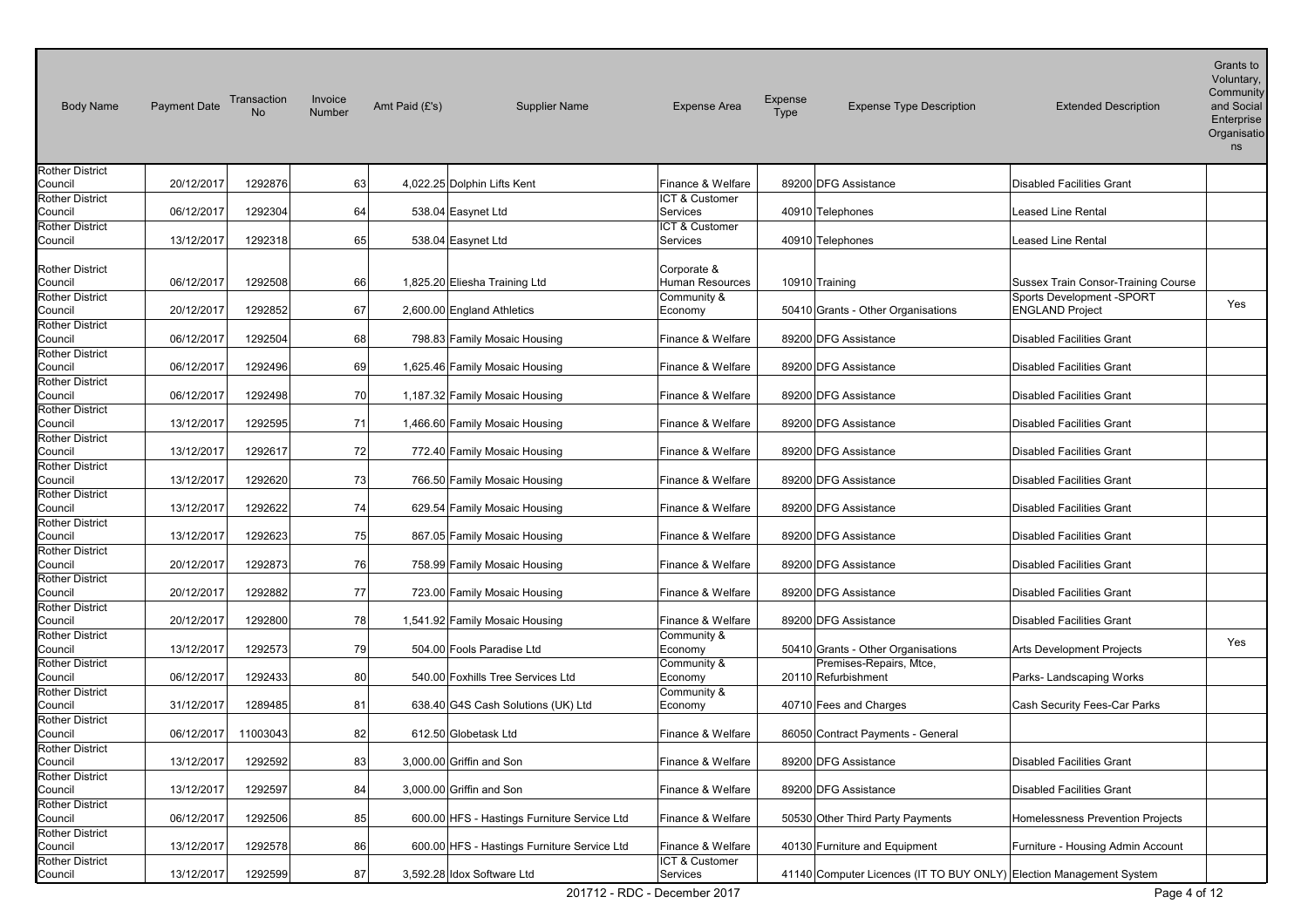| <b>Body Name</b>                  | <b>Payment Date</b> | Transaction<br>No | Invoice<br>Number | Amt Paid (£'s) | <b>Supplier Name</b>                    | <b>Expense Area</b>                   | Expense<br>Type | <b>Expense Type Description</b>                              | <b>Extended Description</b>         | Grants to<br>Voluntary,<br>Community<br>and Social<br>Enterprise<br>Organisatio<br>ns |
|-----------------------------------|---------------------|-------------------|-------------------|----------------|-----------------------------------------|---------------------------------------|-----------------|--------------------------------------------------------------|-------------------------------------|---------------------------------------------------------------------------------------|
| <b>Rother District</b>            |                     |                   |                   |                |                                         | Community &                           |                 |                                                              |                                     |                                                                                       |
| Council                           | 13/12/2017          | 1292598           | 88                |                | 81,313.33 Idverde Limited               | Economy                               |                 | 20910 Premises-Routine Grounds Mtce                          | Parks-Grounds Maintenance Contracts |                                                                                       |
| <b>Rother District</b>            |                     |                   |                   |                |                                         | Community &                           |                 |                                                              |                                     |                                                                                       |
| Council                           | 20/12/2017          | 1292535           | 89                |                | 72.00 J S Fire Protection Ltd           | Economy                               |                 | 40110 Tools & Specialist Equipment                           | <b>Fire Equipment Maintenance</b>   |                                                                                       |
| <b>Rother District</b>            | 20/12/2017          | 1292535           | 89                |                | 55.20 J S Fire Protection Ltd           | Community &                           |                 |                                                              |                                     |                                                                                       |
| Council<br><b>Rother District</b> |                     |                   |                   |                |                                         | Economy<br>Community &                |                 | 40110 Tools & Specialist Equipment                           | Fire Equipment Maintenance          |                                                                                       |
| Council                           | 20/12/2017          | 1292535           | 89                |                | 232.80 J S Fire Protection Ltd          | Economy                               |                 | 40110 Tools & Specialist Equipment                           | <b>Fire Equipment Maintenance</b>   |                                                                                       |
| <b>Rother District</b>            |                     |                   |                   |                |                                         | Community &                           |                 |                                                              |                                     |                                                                                       |
| Council                           | 20/12/2017          | 1292535           | 89                |                | 55.20 J S Fire Protection Ltd           | Economy                               |                 | 40110 Tools & Specialist Equipment                           | <b>Fire Equipment Maintenance</b>   |                                                                                       |
| <b>Rother District</b>            |                     |                   |                   |                |                                         | Community &                           |                 |                                                              |                                     |                                                                                       |
| Council                           | 20/12/2017          | 1292535           | 89                |                | 50.40 J S Fire Protection Ltd           | Economy                               |                 | 40110 Tools & Specialist Equipment                           | <b>Fire Equipment Maintenance</b>   |                                                                                       |
| <b>Rother District</b>            |                     |                   |                   |                |                                         | ICT & Customer                        |                 |                                                              |                                     |                                                                                       |
| Council                           | 20/12/2017          | 1292535           | 89                |                | 57.60 J S Fire Protection Ltd           | <b>Services</b>                       |                 | 40110 Tools & Specialist Equipment                           | <b>Fire Equipment Maintenance</b>   |                                                                                       |
| <b>Rother District</b><br>Council | 20/12/2017          | 1292535           | 89                |                | 175.20 J S Fire Protection Ltd          | Corporate &<br>Human Resources        |                 | 40110 Tools & Specialist Equipment                           | <b>Fire Equipment Maintenance</b>   |                                                                                       |
| <b>Rother District</b><br>Council | 20/12/2017          | 1292535           | 89                |                | 108.00 J S Fire Protection Ltd          | Corporate &<br>Human Resources        |                 | 40110 Tools & Specialist Equipment                           | <b>Fire Equipment Maintenance</b>   |                                                                                       |
| <b>Rother District</b><br>Council | 20/12/2017          | 1292535           | 89                |                | 76.80 J S Fire Protection Ltd           | Corporate &<br>Human Resources        |                 | 40110 Tools & Specialist Equipment                           | <b>Fire Equipment Maintenance</b>   |                                                                                       |
| <b>Rother District</b><br>Council | 20/12/2017          | 1292535           | 89                |                | 62.40 J S Fire Protection Ltd           | Community &<br>Economy                |                 | 40110 Tools & Specialist Equipment                           | <b>Fire Equipment Maintenance</b>   |                                                                                       |
| <b>Rother District</b><br>Council | 20/12/2017          | 1292535           | 89                |                | 67.20 J S Fire Protection Ltd           | Community &<br>Economy                |                 | 40110 Tools & Specialist Equipment                           | Fire Equipment Maintenance          |                                                                                       |
| <b>Rother District</b><br>Council | 20/12/2017          | 1292535           | 89                |                | 57.60 J S Fire Protection Ltd           | Community &<br>Economy                |                 | 40110 Tools & Specialist Equipment                           | <b>Fire Equipment Maintenance</b>   |                                                                                       |
| <b>Rother District</b><br>Council | 20/12/2017          | 1292179           | 90                |                | 585.71 Johnston Publishing Ltd          | Corporate &<br>Human Resources        |                 | 11010 Advertising Vacancies                                  | <b>Advertising Vacant Post</b>      |                                                                                       |
| <b>Rother District</b><br>Council | 20/12/2017          | 1292530           | 91                |                | 1,134.60 Johnston Publishing Ltd        | Strategy &<br>Planning                |                 | 40470 Publicity                                              | Planady - Rye + Battle Observer     |                                                                                       |
| <b>Rother District</b><br>Council | 20/12/2017          | 1292528           | 92                |                | 805.20 Johnston Publishing Ltd          | Strategy &<br>Planning                |                 | 40470 Publicity                                              | Planadv - Rye + Battle Observer     |                                                                                       |
| <b>Rother District</b><br>Council | 20/12/2017          | 1292785           | 93                |                | 768.60 Johnston Publishing Ltd          | Strategy &<br>Planning                |                 | 40470 Publicity                                              | Planady - Rye + Battle Observer     |                                                                                       |
| <b>Rother District</b><br>Council | 06/12/2017          | 1292159           | 94                |                | 1,427.40 Johnston Publishing Ltd        | Strategy &<br>Planning                |                 | 40470 Publicity                                              | Planadv - Rye + Battle Observer     |                                                                                       |
| <b>Rother District</b><br>Council | 06/12/2017          | 1292160           | 95                |                | 988.20 Johnston Publishing Ltd          | Strategy &<br>Planning                |                 | 40470 Publicity                                              | Planadv - Rye + Battle Observer     |                                                                                       |
| <b>Rother District</b><br>Council | 13/12/2017          | 1292471           | 96                |                | 594.00 JS Wadeson Cleaning Services Ltd | Corporate &<br><b>Human Resources</b> |                 | Premises-Repairs, Mtce,<br>20110 Refurbishment               | Specified Repairs and Works listed  |                                                                                       |
| <b>Rother District</b><br>Council | 20/12/2017          | 1292844           | 97                |                | 5,700.00 Jumpsec Limited                | ICT & Customer<br>Services            |                 | 41140 Computer Licences (IT TO BUY ONLY) Penetration Testing |                                     |                                                                                       |
| <b>Rother District</b><br>Council | 20/12/2017          | 1292742           | 98                |                | 886.52 Kerry SCS Ltd                    | Corporate &<br><b>Human Resources</b> |                 | Premises-Repairs, Mtce,<br>20110 Refurbishment               | Specified Repairs and Works listed  |                                                                                       |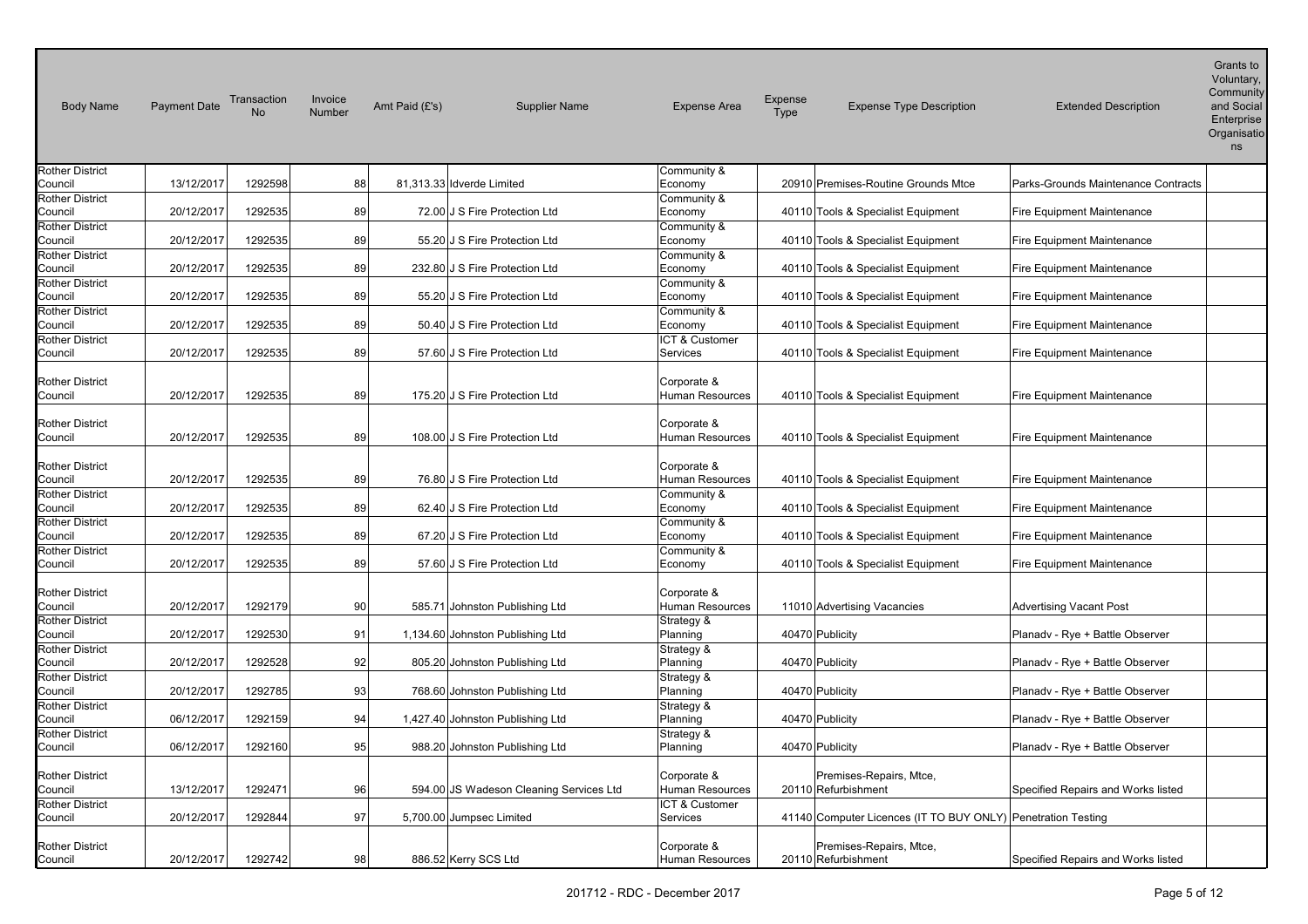| <b>Body Name</b>                  | <b>Payment Date</b> | Transaction | Invoice<br>Number | Amt Paid (£'s) | <b>Supplier Name</b>                               | <b>Expense Area</b>             | Expense<br><b>Type</b> | <b>Expense Type Description</b>     | <b>Extended Description</b>           | Grants to<br>Voluntary,<br>Community<br>and Social<br>Enterprise<br>Organisatio<br>ns |
|-----------------------------------|---------------------|-------------|-------------------|----------------|----------------------------------------------------|---------------------------------|------------------------|-------------------------------------|---------------------------------------|---------------------------------------------------------------------------------------|
| <b>Rother District</b>            |                     |             |                   |                |                                                    |                                 |                        |                                     |                                       |                                                                                       |
| Council<br><b>Rother District</b> | 13/12/2017          | 1292557     | 99                |                | 46,406.74 Kier Services - Environmental            | Corporate Core                  |                        | 50510 Private Contractors           | <b>VARIABLE CORE Joint Waste Cost</b> |                                                                                       |
| Council                           | 13/12/2017          | 1292558     | 100               |                | 1,227,227.14 Kier Services - Environmental         | Corporate Core                  |                        | 50510 Private Contractors           | <b>CORE Joint Waste Cost</b>          |                                                                                       |
| <b>Rother District</b><br>Council | 20/12/2017          | 1292559     | 101               |                | 20,002.78 Kier Services - Environmental            | Corporate Core                  |                        | 50510 Private Contractors           | Joint waste -EXIT                     |                                                                                       |
| <b>Rother District</b>            |                     |             |                   |                |                                                    |                                 |                        |                                     |                                       |                                                                                       |
| Council                           | 07/12/2017          | 1292803     | 102               |                | 1,155,227.14 Kier Services - Environmental         | Corporate Core                  |                        | 50510 Private Contractors           | <b>CORE Joint Waste Cost</b>          |                                                                                       |
| <b>Rother District</b>            |                     |             |                   |                | Konica Minolta Business Solutions (UK)             | ICT & Customer                  |                        | Photocopier Contracts (PRINT ROOM   |                                       |                                                                                       |
| Council                           | 06/12/2017          | 1292547     | 103               | 4,309.01 Ltd   |                                                    | Services                        |                        | 41250 ONLY)                         |                                       |                                                                                       |
| <b>Rother District</b>            |                     |             |                   |                |                                                    |                                 |                        |                                     |                                       |                                                                                       |
| Council                           | 06/12/2017          | 1292461     | 104               |                | 1,247.00 LESSHOMELESS LTD                          | Finance & Welfare               |                        | 40710 Fees and Charges              | Bed and Breakfast Accom - misc.       |                                                                                       |
| <b>Rother District</b>            |                     |             |                   |                |                                                    |                                 |                        |                                     |                                       |                                                                                       |
| Council                           | 06/12/2017          | 1292461     | 104               |                | 900.00 LESSHOMELESS LTD                            | Finance & Welfare               |                        | 40710 Fees and Charges              | Bed and Breakfast Accom - misc.       |                                                                                       |
| <b>Rother District</b>            |                     |             |                   |                |                                                    |                                 |                        |                                     |                                       |                                                                                       |
| Council                           | 20/12/2017          | 1292776     | 105               |                | 3,150.00 LESSHOMELESS LTD                          | Finance & Welfare               |                        | 40710 Fees and Charges              | Bed and Breakfast Accom - misc.       |                                                                                       |
| <b>Rother District</b>            |                     |             |                   |                |                                                    |                                 |                        |                                     |                                       |                                                                                       |
| Council                           | 20/12/2017          | 1292776     | 105               |                | 1,170.00 LESSHOMELESS LTD                          | Finance & Welfare               |                        | 40710 Fees and Charges              | <b>BandB Removals</b>                 |                                                                                       |
| <b>Rother District</b>            |                     |             |                   |                | Link Treasury Services Ltd T/A Link Asset          |                                 |                        |                                     |                                       |                                                                                       |
| Council                           | 13/12/2017          | 11003056    | 106               |                | 1,580.00 Services                                  | Finance & Welfare               |                        | 40710 Fees and Charges              |                                       |                                                                                       |
| <b>Rother District</b><br>Council | 06/12/2017          | 1292450     | 107               |                | 1,069.20 Morgana Systems Limited                   | ICT & Customer<br>Services      |                        | 50510 Private Contractors           | Maintenance Contracts-Printing        |                                                                                       |
| <b>Rother District</b>            |                     |             |                   |                |                                                    |                                 |                        |                                     |                                       |                                                                                       |
| Council                           | 13/12/2017          | 1292618     | 108               |                | 2,552.42 Mr M Prichard                             | Finance & Welfare               |                        | 40710 Fees and Charges              | <b>Consultants Fees</b>               |                                                                                       |
| <b>Rother District</b>            |                     |             |                   |                |                                                    | Community &                     |                        |                                     |                                       |                                                                                       |
| Council                           | 20/12/2017          | 1292887     | 109               |                | 1,893.26 Mr R J Sheppard T/A E A R Sheppard        | Economy                         |                        | 40710 Fees and Charges              | <b>Consultants Fees</b>               |                                                                                       |
| <b>Rother District</b>            |                     |             |                   |                |                                                    | Community &                     |                        | Premises-Repairs, Mtce,             |                                       |                                                                                       |
| Council                           | 20/12/2017          | 1292369     | 110               |                | 1,027.44 Nicholls and Clarke Building Products Ltd | Economy                         |                        | 20110 Refurbishment                 | Purchase of Materials - Build Maint   |                                                                                       |
| <b>Rother District</b>            |                     |             |                   |                |                                                    | Community &                     |                        |                                     |                                       |                                                                                       |
| Council                           | 20/12/2017          | 1292834     | 111               |                | 640.80 Niro Together Ltd                           | Economy                         |                        | 41010 Radios & Licenses             | Radio/Transmitter                     |                                                                                       |
| <b>Rother District</b>            |                     |             |                   |                |                                                    | Community &                     |                        |                                     |                                       |                                                                                       |
| Council                           | 20/12/2017          | 1292833     | 112               |                | 662.40 Niro Together Ltd                           | Economy                         |                        | 41010 Radios & Licenses             | Radio/Transmitter                     |                                                                                       |
| <b>Rother District</b>            |                     |             |                   |                |                                                    |                                 |                        |                                     |                                       |                                                                                       |
| Council                           | 20/12/2017          | 1292841     | 113               |                | 30,185.40 Northgate Public Services (UK) Ltd       | Finance & Welfare               |                        | 86210 Software Purchase             | Purchase of Computer Software         |                                                                                       |
| <b>Rother District</b>            | 06/12/2017          | 1292497     | 114               |                |                                                    |                                 |                        | 89200 DFG Assistance                | <b>Disabled Facilities Grant</b>      |                                                                                       |
| Council<br><b>Rother District</b> |                     |             |                   |                | 2,895.50 Nutra Plumbing and Heating Ltd            | Finance & Welfare<br>Strategy & |                        |                                     |                                       |                                                                                       |
| Council                           | 20/12/2017          | 1292806     | 115               |                | 1,140.00 Ocella Ltd                                | Planning                        |                        | 41110 Additional Computer Equipment | <b>OCELLA Amendments/Upgrading</b>    |                                                                                       |
|                                   |                     |             |                   |                |                                                    |                                 |                        |                                     |                                       |                                                                                       |
| <b>Rother District</b>            |                     |             |                   |                |                                                    | Corporate &                     |                        |                                     |                                       |                                                                                       |
| Council                           | 18/12/2017          | 11003052    | 116               |                | 1,031.16 Pitney Bowes Finance Limited              | Human Resources                 |                        | 99010 Stock Accounts                | Town Hall Franking Machine            |                                                                                       |
|                                   |                     |             |                   |                |                                                    |                                 |                        |                                     |                                       |                                                                                       |
| <b>Rother District</b>            |                     |             |                   |                |                                                    | Corporate &                     |                        |                                     |                                       |                                                                                       |
| Council                           | 20/12/2017          | 1292756     | 117               |                | 4,040.00 Pitney Bowes Purchase Power               | Human Resources                 |                        | 99010 Stock Accounts                | Town Hall Franking Machine            |                                                                                       |
| <b>Rother District</b>            |                     |             |                   |                |                                                    | Community &                     |                        | Premises-Repairs, Mtce,             |                                       |                                                                                       |
| Council                           | 13/12/2017          | 1292570     | 118               |                | 3,946.80 Playsafe Playgorunds Ltd                  | Economy                         |                        | 20110 Refurbishment                 | Parks-Landscaping Works               |                                                                                       |
| <b>Rother District</b>            |                     |             |                   |                |                                                    | Community &                     |                        |                                     |                                       |                                                                                       |
| Council                           | 13/12/2017          | 1292339     | 119               |                | 5,000.00 Plumpton College                          | Economy                         |                        | 40710 Fees and Charges              | Contribution to Local Orgs            |                                                                                       |
| <b>Rother District</b>            |                     |             |                   |                |                                                    | ICT & Customer                  |                        | Photocopy Paper (PRINT ROOM         |                                       |                                                                                       |
| Council                           | 20/12/2017          | 1292871     | 120               |                | 92.04 Premier Paper Group Ltd                      | Services                        |                        | 40530 ONLY)                         | <b>NCR Precollated 2 Part</b>         |                                                                                       |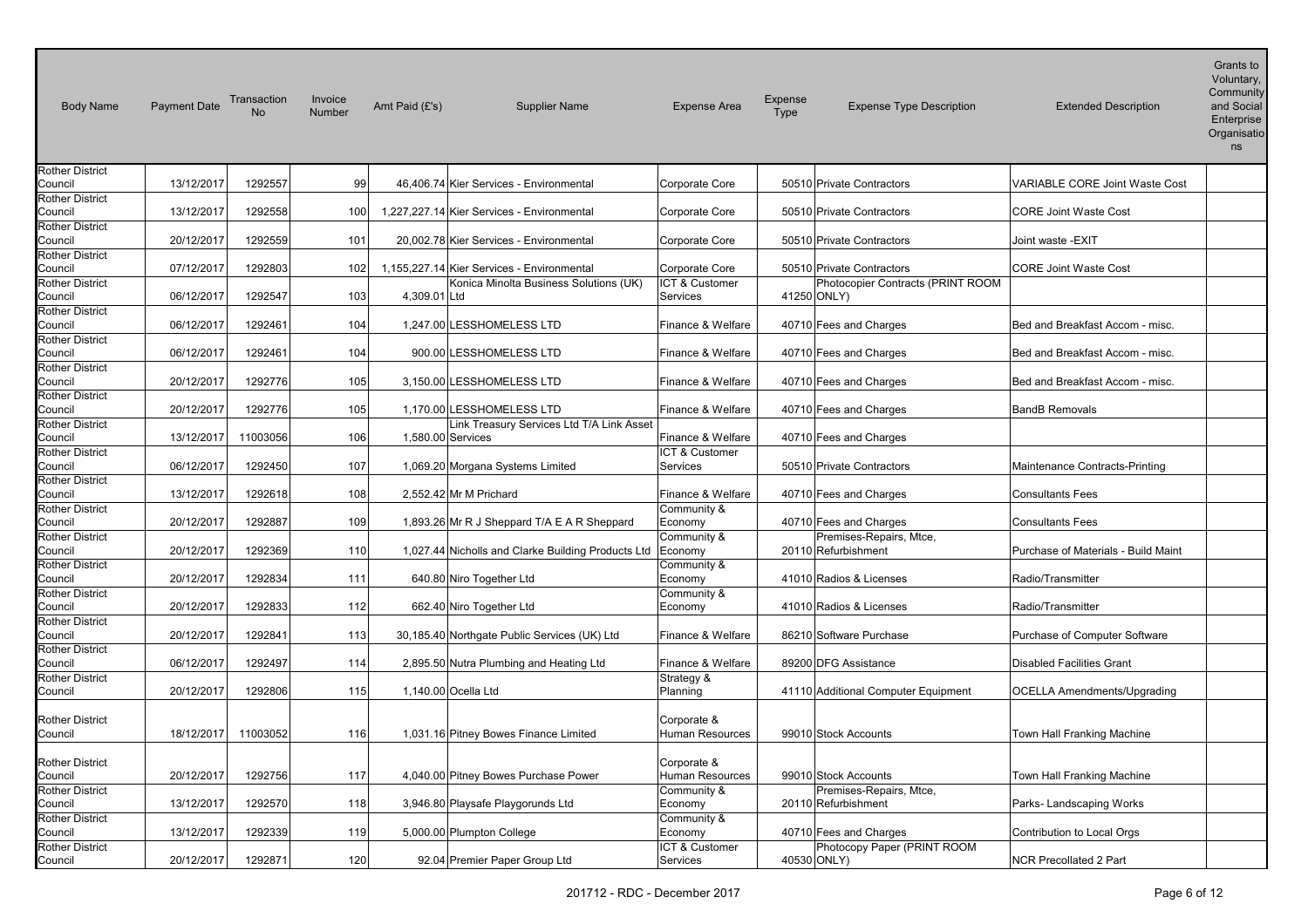| <b>Body Name</b>                  | <b>Payment Date</b> | Transaction<br>No. | Invoice<br>Number | Amt Paid $(E's)$ | <b>Supplier Name</b>                            | <b>Expense Area</b>            | Expense<br>Type | <b>Expense Type Description</b>    | <b>Extended Description</b>         | Grants to<br>Voluntary,<br>Community<br>and Social<br>Enterprise<br>Organisatio<br>ns |
|-----------------------------------|---------------------|--------------------|-------------------|------------------|-------------------------------------------------|--------------------------------|-----------------|------------------------------------|-------------------------------------|---------------------------------------------------------------------------------------|
| <b>Rother District</b>            |                     |                    |                   |                  |                                                 | ICT & Customer                 |                 | Photocopy Paper (PRINT ROOM        |                                     |                                                                                       |
| Council<br><b>Rother District</b> | 20/12/2017          | 1292871            | 120               |                  | 653.70 Premier Paper Group Ltd                  | <b>Services</b>                |                 | 40530 ONLY)                        | Colour Copy Paper SRA3              |                                                                                       |
| Council                           | 13/12/2017          | 1292619            | 121               |                  | 5,090.00 Prestige Stairlifts Ltd                | Finance & Welfare              |                 | 89200 DFG Assistance               | <b>Disabled Facilities Grant</b>    |                                                                                       |
| <b>Rother District</b>            |                     |                    |                   |                  |                                                 |                                |                 |                                    |                                     |                                                                                       |
| Council                           | 20/12/2017          | 1292855            | 122               |                  | 3,950.00 Prestige Stairlifts Ltd                | Finance & Welfare              |                 | 89200 DFG Assistance               | <b>Disabled Facilities Grant</b>    |                                                                                       |
| <b>Rother District</b><br>Council | 13/12/2017          | 1292600            | 123               |                  | 551.45 Print Image Network Ltd                  | Corporate &<br>Human Resources |                 | 40410 Printing (Non Print Room)    | Printing (Not from RDC Print Room)  |                                                                                       |
| <b>Rother District</b>            |                     |                    |                   |                  |                                                 | Community &                    |                 |                                    |                                     |                                                                                       |
| Council                           | 20/12/2017          | 1292848            | 124               |                  | 1,128.00 R French and Son Ltd                   | Economy                        |                 | 40710 Fees and Charges             | Hire of Skip                        |                                                                                       |
| <b>Rother District</b><br>Council | 13/12/2017          | 1292460            | 125               |                  | 851.90 Redmere Lodge                            | Finance & Welfare              |                 | 40710 Fees and Charges             | Bed and Breakfast Accom - misc.     |                                                                                       |
| <b>Rother District</b>            |                     |                    |                   |                  |                                                 |                                |                 |                                    |                                     |                                                                                       |
| Council                           | 20/12/2017          | 1292777            | 126               |                  | 851.90 Redmere Lodge                            | Finance & Welfare              |                 | 40710 Fees and Charges             | Bed and Breakfast Accom - misc.     |                                                                                       |
| <b>Rother District</b>            |                     |                    |                   |                  |                                                 | Strategy &                     |                 |                                    |                                     |                                                                                       |
| Council                           | 06/12/2017          | 1292444            | 127               |                  | 1.507.80 Reef Environmental Solutions Ltd       | Planning                       |                 | 50530 Other Third Party Payments   | <b>Scanning Services</b>            |                                                                                       |
| <b>Rother District</b>            |                     |                    |                   |                  |                                                 | Strategy &                     |                 |                                    |                                     |                                                                                       |
| Council                           | 20/12/2017          | 1292808            | 128               |                  | 600.00 Rural Planning Ltd                       | Planning                       |                 | 40710 Fees and Charges             | <b>Consultants Fees</b>             |                                                                                       |
| <b>Rother District</b><br>Council | 20/12/2017          | 1292725            | 129               |                  | 588.00 Saffron HMO Ltd                          | Finance & Welfare              |                 | 40710 Fees and Charges             | Bed and Breakfast Accom - misc.     |                                                                                       |
| <b>Rother District</b>            |                     |                    |                   |                  |                                                 |                                |                 |                                    |                                     |                                                                                       |
| Council                           | 20/12/2017          | 1292821            | 130               |                  | 588.00 Saffron HMO Ltd                          | Finance & Welfare              |                 | 40710 Fees and Charges             | Bed and Breakfast Accom - misc.     |                                                                                       |
| <b>Rother District</b>            |                     |                    |                   |                  |                                                 | Community &                    |                 |                                    |                                     |                                                                                       |
| Council                           | 06/12/2017          | 1292548            | 131               |                  | 11,460.00 Savills (UK) Ltd                      | Economy                        |                 | 40710 Fees and Charges             | <b>Consultants Fees</b>             |                                                                                       |
| <b>Rother District</b>            |                     |                    |                   |                  |                                                 | Community &                    |                 |                                    |                                     |                                                                                       |
| Council                           | 06/12/2017          | 1292549            | 132               |                  | 8,580.00 Savills (UK) Ltd                       | Economy                        |                 | 40710 Fees and Charges             | <b>Consultants Fees</b>             |                                                                                       |
| <b>Rother District</b><br>Council | 13/12/2017          | 1292658            | 133               |                  | 302.55 Scottish Water Business Stream Limited   | Community &<br>Economy         |                 | 20410 Premises-Water               | <b>Water Charges</b>                |                                                                                       |
| <b>Rother District</b>            |                     |                    |                   |                  |                                                 | Community &                    |                 |                                    |                                     |                                                                                       |
| Council                           | 13/12/2017          | 1292658            | 133               |                  | 512.58 Scottish Water Business Stream Limited   | Economy                        |                 | 20510 Premises-Sewerage            | Sewage Charges                      |                                                                                       |
| <b>Rother District</b>            |                     |                    |                   |                  |                                                 | Community &                    |                 |                                    |                                     |                                                                                       |
| Council                           | 20/12/2017          | 1292739            | 134               |                  | 776.06 Scottish Water Business Stream Limited   | Economy                        |                 | 20410 Premises-Water               | <b>Water Charges</b>                |                                                                                       |
| <b>Rother District</b>            |                     |                    |                   |                  |                                                 | Community &                    |                 |                                    |                                     |                                                                                       |
| Council                           | 20/12/2017          | 1292739            | 134               |                  | 1,274.31 Scottish Water Business Stream Limited | Economy                        |                 | 20510 Premises-Sewerage            | Sewage Charges                      |                                                                                       |
| <b>Rother District</b><br>Council | 20/12/2017          | 1292874            | 135               |                  | 5,780.34 Shelfside Building and Maintenance     | Finance & Welfare              |                 | 89200 DFG Assistance               | <b>Disabled Facilities Grant</b>    |                                                                                       |
| <b>Rother District</b>            |                     |                    |                   |                  |                                                 |                                |                 |                                    |                                     |                                                                                       |
| Council                           | 06/12/2017          | 1292416            | 136               | 834.00 Solace    |                                                 | Finance & Welfare              |                 | 41520 Officers Conference Expenses | Officers Conference fees            |                                                                                       |
| <b>Rother District</b>            |                     |                    |                   |                  |                                                 |                                |                 |                                    |                                     |                                                                                       |
| Council                           | 06/12/2017          | 1292417            | 137               | 834.00 Solace    |                                                 | Finance & Welfare              |                 | 41520 Officers Conference Expenses | Officers Conference fees            |                                                                                       |
| <b>Rother District</b>            |                     |                    |                   |                  |                                                 |                                |                 |                                    |                                     |                                                                                       |
| Council                           | 06/12/2017          | 1292480            | 138               |                  | 117.60 Solutions Accommodation Providers Ltd    | Finance & Welfare              |                 | 40710 Fees and Charges             | Solutions Accommodation             |                                                                                       |
| <b>Rother District</b>            |                     |                    |                   |                  |                                                 |                                |                 |                                    | Solutions Accommodation - No Vat on |                                                                                       |
| Council<br><b>Rother District</b> | 06/12/2017          | 1292480            | 138               |                  | 392.00 Solutions Accommodation Providers Ltd    | Finance & Welfare              |                 | 40710 Fees and Charges             | 80%                                 |                                                                                       |
| Council                           | 06/12/2017          | 1292483            | 139               |                  | 117.60 Solutions Accommodation Providers Ltd    | Finance & Welfare              |                 | 40710 Fees and Charges             | Solutions Accommodation             |                                                                                       |
| <b>Rother District</b>            |                     |                    |                   |                  |                                                 |                                |                 |                                    | Solutions Accommodation - No Vat on |                                                                                       |
| Council                           | 06/12/2017          | 1292483            | 139               |                  | 392.00 Solutions Accommodation Providers Ltd    | Finance & Welfare              |                 | 40710 Fees and Charges             | 80%                                 |                                                                                       |
| <b>Rother District</b>            |                     |                    |                   |                  |                                                 |                                |                 |                                    |                                     |                                                                                       |
| Council                           | 06/12/2017          | 1292491            | 140               |                  | 117.60 Solutions Accommodation Providers Ltd    | Finance & Welfare              |                 | 40710 Fees and Charges             | Solutions Accommodation             |                                                                                       |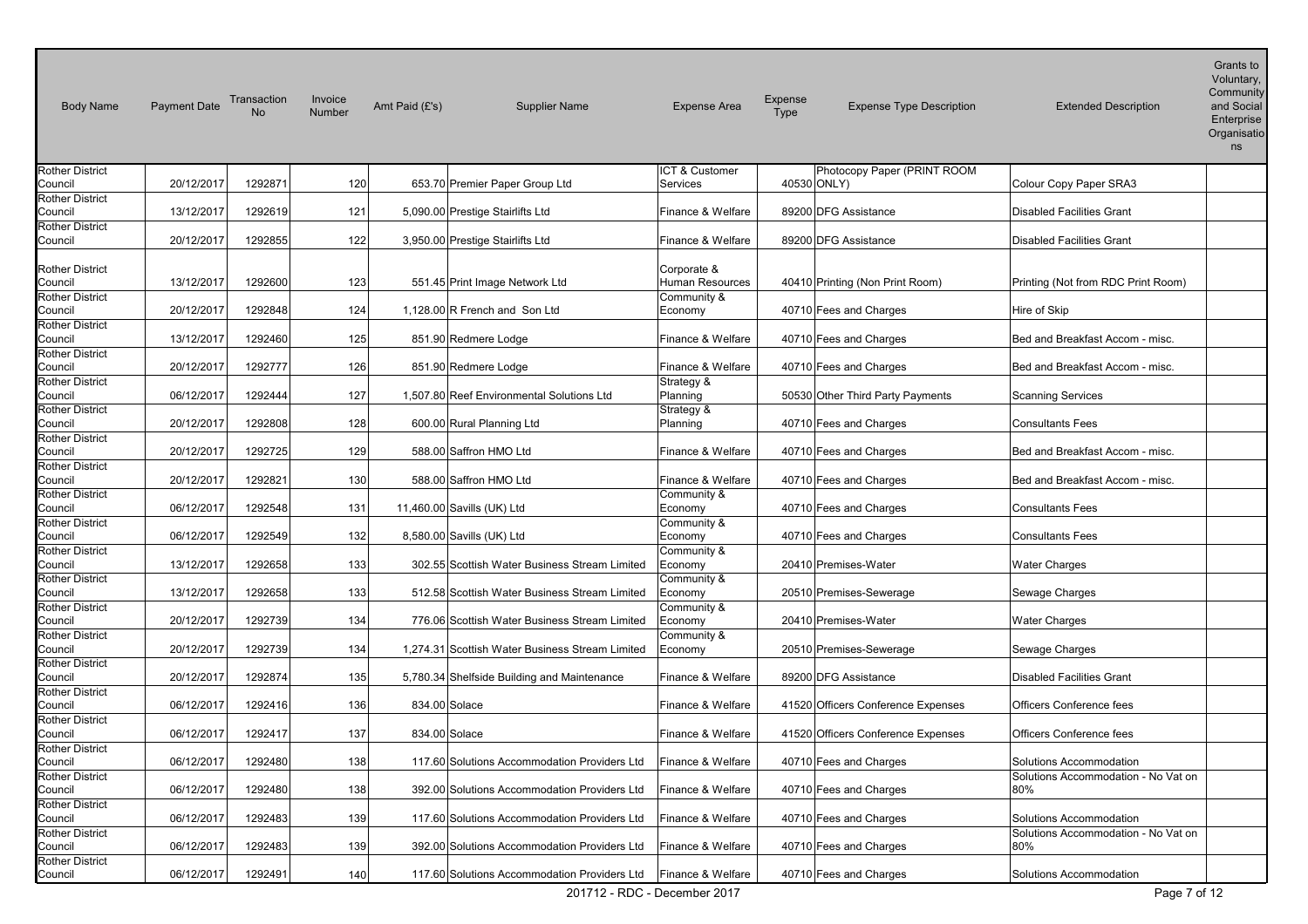| <b>Body Name</b>                  | <b>Payment Date</b> | Transaction | Invoice<br>Number | Amt Paid (£'s) | <b>Supplier Name</b>                         | <b>Expense Area</b>    | <b>Expense</b><br><b>Expense Type Description</b><br><b>Type</b> | <b>Extended Description</b>                | Grants to<br>Voluntary,<br>Community<br>and Social<br>Enterprise<br>Organisatio<br>ns |
|-----------------------------------|---------------------|-------------|-------------------|----------------|----------------------------------------------|------------------------|------------------------------------------------------------------|--------------------------------------------|---------------------------------------------------------------------------------------|
| <b>Rother District</b>            |                     |             |                   |                |                                              |                        |                                                                  | Solutions Accommodation - No Vat on        |                                                                                       |
| Council                           | 06/12/2017          | 1292491     | 140               |                | 392.00 Solutions Accommodation Providers Ltd | Finance & Welfare      | 40710 Fees and Charges                                           | 80%                                        |                                                                                       |
| <b>Rother District</b>            |                     |             |                   |                |                                              |                        |                                                                  |                                            |                                                                                       |
| Council                           | 06/12/2017          | 1292502     | 141               |                | 117.60 Solutions Accommodation Providers Ltd | Finance & Welfare      | 40710 Fees and Charges                                           | Solutions Accommodation                    |                                                                                       |
| <b>Rother District</b>            |                     |             |                   |                |                                              |                        |                                                                  | Solutions Accommodation - No Vat on        |                                                                                       |
| Council                           | 06/12/2017          | 1292502     | 141               |                | 392.00 Solutions Accommodation Providers Ltd | Finance & Welfare      | 40710 Fees and Charges                                           | 80%                                        |                                                                                       |
| <b>Rother District</b>            |                     |             |                   |                |                                              |                        |                                                                  |                                            |                                                                                       |
| Council                           | 06/12/2017          | 1292505     | 142               |                | 117.60 Solutions Accommodation Providers Ltd | Finance & Welfare      | 40710 Fees and Charges                                           | Solutions Accommodation                    |                                                                                       |
| <b>Rother District</b><br>Council | 06/12/2017          | 1292505     | 142               |                | 392.00 Solutions Accommodation Providers Ltd | Finance & Welfare      | 40710 Fees and Charges                                           | Solutions Accommodation - No Vat on<br>80% |                                                                                       |
| <b>Rother District</b>            |                     |             |                   |                |                                              |                        |                                                                  |                                            |                                                                                       |
| Council                           | 06/12/2017          | 1292509     | 143               |                | 117.60 Solutions Accommodation Providers Ltd | Finance & Welfare      | 40710 Fees and Charges                                           | Solutions Accommodation                    |                                                                                       |
| <b>Rother District</b>            |                     |             |                   |                |                                              |                        |                                                                  | Solutions Accommodation - No Vat on        |                                                                                       |
| Council                           | 06/12/2017          | 1292509     | 143               |                | 392.00 Solutions Accommodation Providers Ltd | Finance & Welfare      | 40710 Fees and Charges                                           | 80%                                        |                                                                                       |
| <b>Rother District</b>            |                     |             |                   |                |                                              |                        |                                                                  |                                            |                                                                                       |
| Council                           | 13/12/2017          | 1292700     | 144               |                | 117.60 Solutions Accommodation Providers Ltd | Finance & Welfare      | 40710 Fees and Charges                                           | Solutions Accommodation                    |                                                                                       |
| <b>Rother District</b>            |                     |             |                   |                |                                              |                        |                                                                  | Solutions Accommodation - No Vat on        |                                                                                       |
| Council                           | 13/12/2017          | 1292700     | 144               |                | 392.00 Solutions Accommodation Providers Ltd | Finance & Welfare      | 40710 Fees and Charges                                           | 80%                                        |                                                                                       |
| <b>Rother District</b>            |                     |             |                   |                |                                              |                        |                                                                  |                                            |                                                                                       |
| Council                           | 13/12/2017          | 1292703     | 145               |                | 117.60 Solutions Accommodation Providers Ltd | Finance & Welfare      | 40710 Fees and Charges                                           | Solutions Accommodation                    |                                                                                       |
| <b>Rother District</b>            |                     |             |                   |                |                                              |                        |                                                                  | Solutions Accommodation - No Vat on        |                                                                                       |
| Council                           | 13/12/2017          | 1292703     | 145               |                | 392.00 Solutions Accommodation Providers Ltd | Finance & Welfare      | 40710 Fees and Charges                                           | 80%                                        |                                                                                       |
| <b>Rother District</b>            |                     |             |                   |                |                                              |                        |                                                                  |                                            |                                                                                       |
| Council                           | 13/12/2017          | 1292704     | 146               |                | 117.60 Solutions Accommodation Providers Ltd | Finance & Welfare      | 40710 Fees and Charges                                           | Solutions Accommodation                    |                                                                                       |
| <b>Rother District</b>            |                     |             |                   |                |                                              |                        |                                                                  | Solutions Accommodation - No Vat on        |                                                                                       |
| Council                           | 13/12/2017          | 1292704     | 146               |                | 392.00 Solutions Accommodation Providers Ltd | Finance & Welfare      | 40710 Fees and Charges                                           | 80%                                        |                                                                                       |
| <b>Rother District</b>            | 13/12/2017          | 1292708     | 147               |                | 117.60 Solutions Accommodation Providers Ltd | Finance & Welfare      |                                                                  | Solutions Accommodation                    |                                                                                       |
| Council<br><b>Rother District</b> |                     |             |                   |                |                                              |                        | 40710 Fees and Charges                                           | Solutions Accommodation - No Vat on        |                                                                                       |
| Council                           | 13/12/2017          | 1292708     | 147               |                | 392.00 Solutions Accommodation Providers Ltd | Finance & Welfare      | 40710 Fees and Charges                                           | 80%                                        |                                                                                       |
| <b>Rother District</b>            |                     |             |                   |                |                                              |                        |                                                                  |                                            |                                                                                       |
| Council                           | 20/12/2017          | 1292792     | 148               |                | 117.60 Solutions Accommodation Providers Ltd | Finance & Welfare      | 40710 Fees and Charges                                           | Solutions Accommodation                    |                                                                                       |
| <b>Rother District</b>            |                     |             |                   |                |                                              |                        |                                                                  | Solutions Accommodation - No Vat on        |                                                                                       |
| Council                           | 20/12/2017          | 1292792     | 148               |                | 392.00 Solutions Accommodation Providers Ltd | Finance & Welfare      | 40710 Fees and Charges                                           | 80%                                        |                                                                                       |
| <b>Rother District</b>            |                     |             |                   |                |                                              |                        |                                                                  |                                            |                                                                                       |
| Council                           | 20/12/2017          | 1292796     | 149               |                | 117.60 Solutions Accommodation Providers Ltd | Finance & Welfare      | 40710 Fees and Charges                                           | Solutions Accommodation                    |                                                                                       |
| <b>Rother District</b>            |                     |             |                   |                |                                              |                        |                                                                  | Solutions Accommodation - No Vat on        |                                                                                       |
| Council                           | 20/12/2017          | 1292796     | 149               |                | 392.00 Solutions Accommodation Providers Ltd | Finance & Welfare      | 40710 Fees and Charges                                           | 80%                                        |                                                                                       |
| <b>Rother District</b>            |                     |             |                   |                |                                              |                        |                                                                  |                                            |                                                                                       |
| Council                           | 13/12/2017          | 1292594     | 150               |                | 1,210.00 Southern Mobility Centres Ltd       | Finance & Welfare      | 89200 DFG Assistance                                             | <b>Disabled Facilities Grant</b>           |                                                                                       |
| <b>Rother District</b>            |                     |             |                   |                |                                              |                        |                                                                  |                                            |                                                                                       |
| Council                           | 20/12/2017          | 1292875     | 151               |                | 11,245.72 Southern Mobility Centres Ltd      | Finance & Welfare      | 89200 DFG Assistance                                             | <b>Disabled Facilities Grant</b>           |                                                                                       |
| <b>Rother District</b>            |                     |             |                   |                |                                              | Community &            |                                                                  |                                            |                                                                                       |
| Council                           | 06/12/2017          | 11003037    | 152               |                | 18,988.20 Specialist Hygiene Services Ltd    | Economy                | 20810 Premises-Cleaning Contractor                               |                                            |                                                                                       |
| <b>Rother District</b><br>Council | 20/12/2017          | 1292865     | 153               |                |                                              | Community &<br>Economy | 20810 Premises-Cleaning Contractor                               | <b>Public Conveniences Cleaning Servic</b> |                                                                                       |
| <b>Rother District</b>            |                     |             |                   |                | 18,988.20 Specialist Hygiene Services Ltd    | ICT & Customer         |                                                                  |                                            |                                                                                       |
| Council                           | 20/12/2017          | 1292738     | 154               |                | 7.20 Staff Uniform Company                   | Services               | 40310 Clothing, Uniforms                                         | Carriage/Delivery Uniforms/Badges          |                                                                                       |
| <b>Rother District</b>            |                     |             |                   |                |                                              | ICT & Customer         |                                                                  |                                            |                                                                                       |
| Council                           | 20/12/2017          | 1292738     | 154               |                | 33.59 Staff Uniform Company                  | Services               | 40310 Clothing, Uniforms                                         | <b>Womens Uniform-Skirt</b>                |                                                                                       |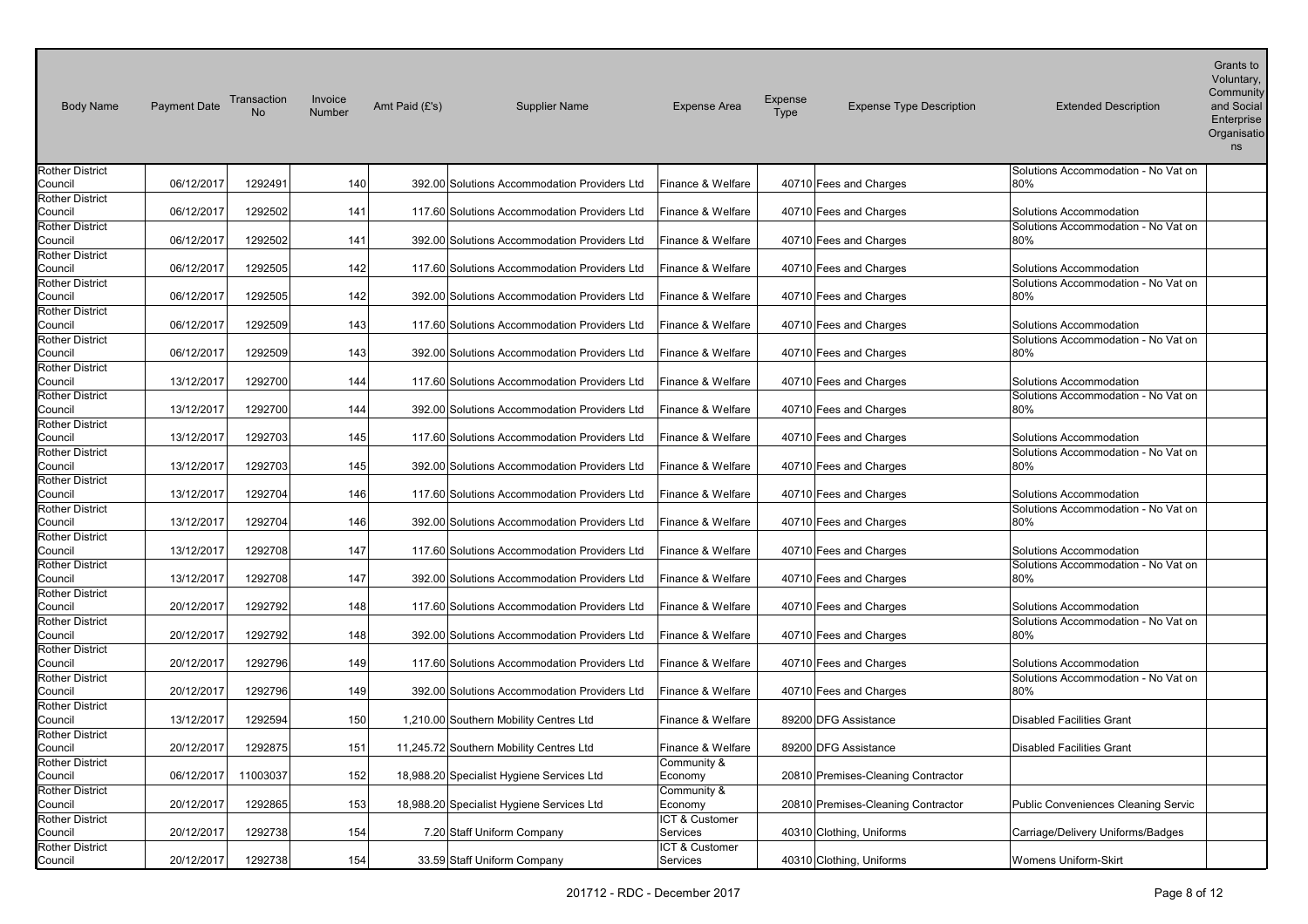| <b>Body Name</b>                  | <b>Payment Date</b> | Transaction<br><b>No</b> | Invoice<br>Number | Amt Paid (£'s) | <b>Supplier Name</b>                 | <b>Expense Area</b>        | Expense<br>Type | <b>Expense Type Description</b>  | <b>Extended Description</b>          | Grants to<br>Voluntary,<br>Community<br>and Social<br>Enterprise<br>Organisatio<br>ns |
|-----------------------------------|---------------------|--------------------------|-------------------|----------------|--------------------------------------|----------------------------|-----------------|----------------------------------|--------------------------------------|---------------------------------------------------------------------------------------|
| <b>Rother District</b>            |                     |                          |                   |                |                                      | ICT & Customer             |                 |                                  |                                      |                                                                                       |
| Council                           | 20/12/2017          | 1292738                  | 154               |                | 184.80 Staff Uniform Company         | Services                   |                 | 40310 Clothing, Uniforms         | Womens Uniform-Blouse                |                                                                                       |
| <b>Rother District</b>            |                     |                          |                   |                |                                      | ICT & Customer             |                 |                                  |                                      |                                                                                       |
| Council                           | 20/12/2017          | 1292738                  | 154               |                | 103.07 Staff Uniform Company         | Services                   |                 | 40310 Clothing, Uniforms         | Womens Uniform-Jacket                |                                                                                       |
| <b>Rother District</b>            |                     |                          |                   |                |                                      | ICT & Customer             |                 |                                  |                                      |                                                                                       |
| Council                           | 20/12/2017          | 1292738                  | 154               |                | 119.95 Staff Uniform Company         | Services                   |                 | 40310 Clothing, Uniforms         | <b>Womens Uniform-Trousers</b>       |                                                                                       |
| <b>Rother District</b>            | 20/12/2017          | 1292738                  | 154               |                | 75.57 Staff Uniform Company          | ICT & Customer<br>Services |                 | 40310 Clothing, Uniforms         | <b>Womens Uniform-Coat</b>           |                                                                                       |
| Council<br><b>Rother District</b> |                     |                          |                   |                |                                      | ICT & Customer             |                 |                                  |                                      |                                                                                       |
| Council                           | 20/12/2017          | 1292738                  | 154               |                | 83.95 Staff Uniform Company          | Services                   |                 | 40310 Clothing, Uniforms         | Mens Uniform-Shirt                   |                                                                                       |
| <b>Rother District</b>            |                     |                          |                   |                |                                      | ICT & Customer             |                 |                                  |                                      |                                                                                       |
| Council                           | 20/12/2017          | 1292738                  | 154               |                | 71.97 Staff Uniform Company          | Services                   |                 | 40310 Clothing, Uniforms         | <b>Mens Uniform-Trousers</b>         |                                                                                       |
| <b>Rother District</b>            |                     |                          |                   |                |                                      | ICT & Customer             |                 |                                  |                                      |                                                                                       |
| Council                           | 20/12/2017          | 1292738                  | 154               |                | 21.93 Staff Uniform Company          | Services                   |                 | 40310 Clothing, Uniforms         | Mens Uniform-Tie                     |                                                                                       |
| <b>Rother District</b>            |                     |                          |                   |                |                                      |                            |                 |                                  |                                      |                                                                                       |
| Council                           | 13/12/2017          | 1292719                  | 155               |                | 650.00 Stamford Storage Solutions    | Finance & Welfare          |                 | 40710 Fees and Charges           | <b>BandB Removals</b>                |                                                                                       |
| <b>Rother District</b>            |                     |                          |                   |                |                                      | Community &                |                 | Premises-Repairs, Mtce,          |                                      |                                                                                       |
| Council                           | 20/12/2017          | 1292440                  | 156               |                | 23,992.80 Sterling Hydrotech Limited | Economy                    |                 | 20110 Refurbishment              | Repairs/Maintenance - various        |                                                                                       |
| <b>Rother District</b>            |                     |                          |                   |                |                                      | Environmental              |                 |                                  |                                      |                                                                                       |
| Council                           | 20/12/2017          | 1292562                  | 157               |                | 2,040.00 Thomson Reuters Ltd         | Health                     |                 | 40660 Books                      | EnvH-Books+Publications (Pollution)  |                                                                                       |
| <b>Rother District</b>            |                     |                          |                   |                |                                      | Strategy &                 |                 |                                  |                                      |                                                                                       |
| Council                           | 20/12/2017          | 1292824                  | 158               |                | 1,771.00 Thomson Reuters Ltd         | Planning                   |                 | 40660 Books                      | Plan- Encycl Planning Law LL Servic  |                                                                                       |
| <b>Rother District</b>            |                     |                          |                   |                |                                      |                            |                 |                                  |                                      |                                                                                       |
| Council                           | 13/12/2017          | 11003057                 | 159               |                | 780.00 True Commerce (Oldham) Ltd    | Finance & Welfare          |                 | 40710 Fees and Charges           |                                      |                                                                                       |
| <b>Rother District</b>            |                     |                          |                   |                |                                      | Strategy &                 |                 |                                  |                                      |                                                                                       |
| Council                           | 20/12/2017          | 1292810                  | 160               |                | 3,400.00 University Of Brighton      | Planning                   |                 | 10910 Training                   | Training                             |                                                                                       |
| <b>Rother District</b>            |                     |                          |                   |                |                                      | Strategy &                 |                 |                                  |                                      |                                                                                       |
| Council                           | 20/12/2017          | 1292809                  | 161               |                | 2,040.00 University Of Brighton      | Planning                   |                 | 10910 Training                   | Training                             |                                                                                       |
| <b>Rother District</b><br>Council | 20/12/2017          | 1292811                  | 162               | 2,565.00 Ltd   | Weald and Downland Open Air Museum   | Strategy &                 |                 | 10910 Training                   | Training                             |                                                                                       |
|                                   |                     |                          |                   |                |                                      | Planning                   |                 |                                  |                                      |                                                                                       |
| <b>Rother District</b>            |                     |                          |                   |                |                                      | Corporate &                |                 |                                  |                                      |                                                                                       |
| Council                           | 13/12/2017          | 1292657                  | 163               |                | 1,194.00 Yellowday Training Ltd      | Human Resources            |                 | 50530 Other Third Party Payments | Sussex Train Consor-Training Course  |                                                                                       |
| <b>Rother District</b>            |                     |                          |                   |                |                                      |                            |                 |                                  |                                      |                                                                                       |
| Council                           | 18/12/2017          | 11003061                 | 164               |                | 525.00 Her Majestys Court Service    | Finance & Welfare          |                 | 40710 Fees and Charges           | Court Costs/Fees                     |                                                                                       |
| <b>Rother District</b>            |                     |                          |                   |                |                                      | Community &                |                 | Premises-Repairs, Mtce,          |                                      |                                                                                       |
| Council                           | 13/12/2017          | 1292660                  | 165               |                | 10,650.00 Booker and Best Ltd        | Economy                    |                 | 20110 Refurbishment              | <b>Heating Maintenance</b>           |                                                                                       |
| <b>Rother District</b>            |                     |                          |                   |                |                                      | Community &                |                 | Premises-Repairs, Mtce,          |                                      |                                                                                       |
| Council                           | 20/12/2017          | 1292869                  | 166               |                | 600.00 Colin A May                   | Economy                    |                 | 20110 Refurbishment              | Parks- Carpentry Repairs             |                                                                                       |
| <b>Rother District</b>            |                     |                          |                   |                |                                      | Community &                |                 | Premises-Repairs, Mtce,          |                                      |                                                                                       |
| Council                           | 20/12/2017          | 1292869                  | 166               |                | 150.00 Colin A May                   | Economy                    |                 | 20110 Refurbishment              | Parks- Carpentry Repairs             |                                                                                       |
| <b>Rother District</b>            |                     |                          |                   |                |                                      | Community &                |                 | Premises-Repairs, Mtce,          |                                      |                                                                                       |
| Council                           | 06/12/2017          | 1292479                  | 167               |                | 9,360.00 Colin A May                 | Economy                    |                 | 20110 Refurbishment              | Parks-Benches                        |                                                                                       |
| <b>Rother District</b>            |                     |                          |                   |                |                                      | Community &                |                 | Premises-Repairs, Mtce,          |                                      |                                                                                       |
| Council                           | 06/12/2017          | 1292429                  | 168               |                | 102.00 Colin A May                   | Economy                    |                 | 20110 Refurbishment              | Parks-Benches                        |                                                                                       |
| <b>Rother District</b>            |                     |                          |                   |                |                                      | Community &                |                 | Premises-Repairs, Mtce,          |                                      |                                                                                       |
| Council                           | 06/12/2017          | 1292429                  | 168               |                | 408.00 Colin A May                   | Economy                    |                 | 20110 Refurbishment              | Parks- Carpentry Repairs             |                                                                                       |
| <b>Rother District</b>            |                     |                          |                   |                |                                      | Community &                |                 | Premises-Repairs, Mtce,          |                                      |                                                                                       |
| Council                           | 20/12/2017          | 1292888                  | 169               |                | 10,362.26 J H Payne and Sons Ltd     | Economy                    |                 | 20110 Refurbishment              | colonnade water proofing and repairs |                                                                                       |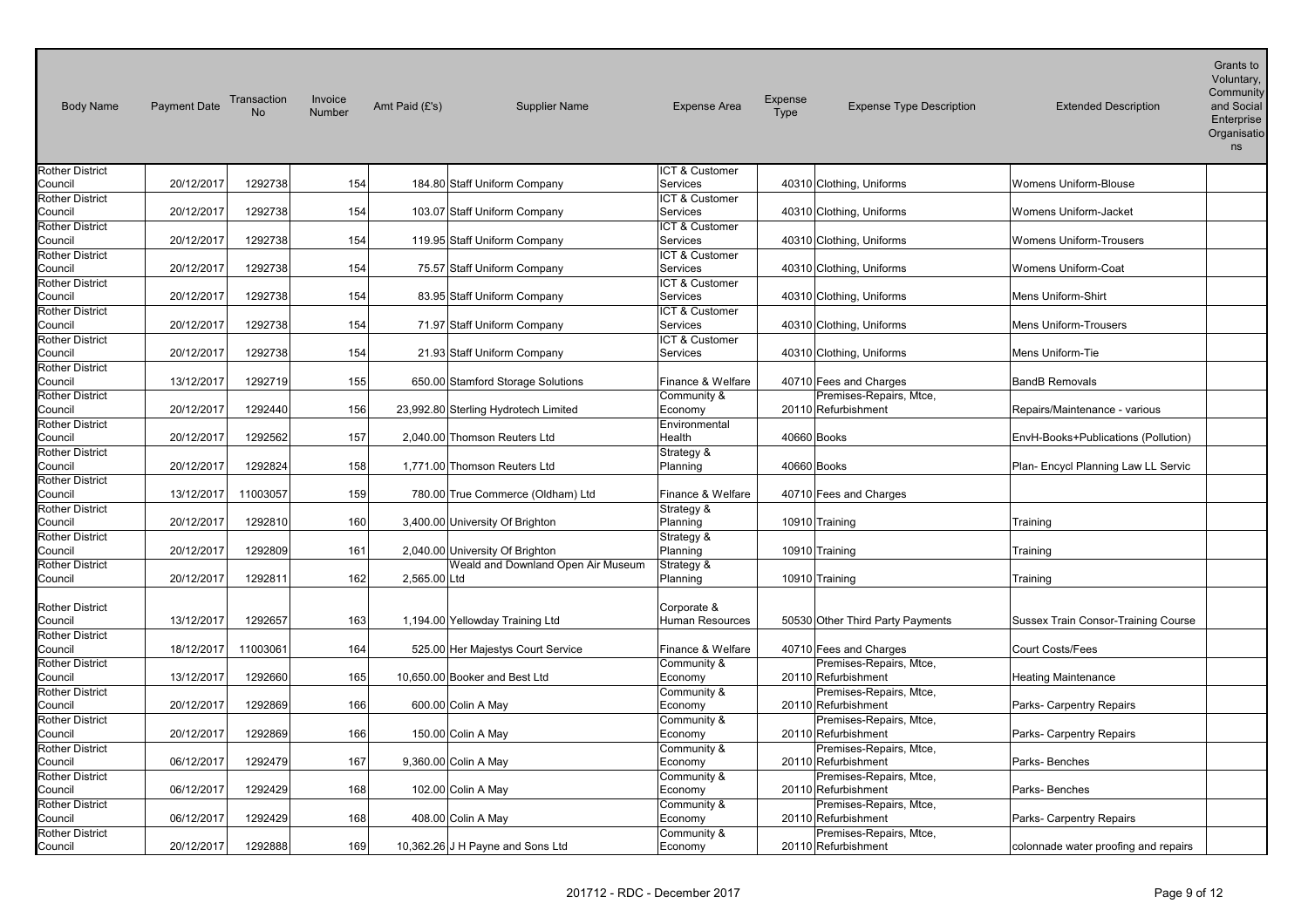| <b>Body Name</b>                                            | <b>Payment Date</b> | Transaction<br><b>No</b> | Invoice<br><b>Number</b> | Amt Paid (£'s) | <b>Supplier Name</b>                                                                                                                  | <b>Expense Area</b>            | Expense<br>Type | <b>Expense Type Description</b>       | <b>Extended Description</b>            | Grants to<br>Voluntary,<br>Community<br>and Social<br>Enterprise<br>Organisatio<br>ns |
|-------------------------------------------------------------|---------------------|--------------------------|--------------------------|----------------|---------------------------------------------------------------------------------------------------------------------------------------|--------------------------------|-----------------|---------------------------------------|----------------------------------------|---------------------------------------------------------------------------------------|
| <b>Rother District</b>                                      |                     |                          |                          |                |                                                                                                                                       | Corporate &<br>Human Resources |                 |                                       |                                        |                                                                                       |
| Council<br><b>Rother District</b>                           | 13/12/2017          | 1292646                  | 170                      |                | 685.13 Royal Mail Group Ltd                                                                                                           |                                |                 | 40810 Postages                        | Response Service - Royal Mail Chg      |                                                                                       |
| Council                                                     | 06/12/2017          | 1292543                  | 171                      |                | 700.00 Brighton and Hove City Council                                                                                                 | Finance & Welfare              |                 | 40710 Fees and Charges                | <b>Legal Advice</b>                    |                                                                                       |
| <b>Rother District</b>                                      |                     |                          |                          |                |                                                                                                                                       |                                |                 |                                       | S106 Whitesands, Brookside Farm,       |                                                                                       |
| Council                                                     | 20/12/2017          | 1292825                  | 172                      |                | 19,583.20 East Sussex County Council                                                                                                  | Finance & Welfare              |                 | 98320 Contributions Unapplied Account | Camber                                 |                                                                                       |
| <b>Rother District</b><br>Council                           | 20/12/2017          | 1292755                  | 173                      |                | 1,463.04 East Sussex County Council                                                                                                   | Corporate &<br>Human Resources |                 | 40830 County Courier Service          | <b>County Courier Service</b>          |                                                                                       |
| <b>Rother District</b>                                      |                     |                          |                          |                |                                                                                                                                       | Community &                    |                 |                                       |                                        | Yes                                                                                   |
| Council                                                     | 06/12/2017          | 1292476                  | 174                      |                | 60,000.00 Hastings Borough Council                                                                                                    | Economy                        |                 | 50410 Grants - Other Organisations    | 1066 Marketing Campaign                |                                                                                       |
| <b>Rother District</b>                                      |                     |                          |                          |                |                                                                                                                                       | Community &                    |                 |                                       |                                        |                                                                                       |
| Council                                                     | 06/12/2017          | 1292478                  | 175                      |                | 1,459.20 Hastings Borough Council                                                                                                     | Economy                        |                 | 40460 Marketing                       | <b>Marketing Projects</b>              |                                                                                       |
| <b>Rother District</b>                                      |                     |                          |                          |                |                                                                                                                                       | Community &                    |                 |                                       |                                        |                                                                                       |
| Council                                                     | 06/12/2017          | 1292474                  | 176                      |                | 2,400.00 Hastings Borough Council                                                                                                     | Economy                        |                 | 40710 Fees and Charges                | <b>DMS Support Services Annual Fee</b> |                                                                                       |
| <b>Rother District</b>                                      |                     |                          | 177                      |                | Laser Energy Buying Group (Kent County Community &                                                                                    |                                |                 |                                       |                                        |                                                                                       |
| Council<br><b>Rother District</b>                           | 18/12/2017          | 1292551                  |                          |                | 568.37 Council Commercial Services)<br>Laser Energy Buying Group (Kent County                                                         | Economy<br>Community &         |                 | 20210 Premises-Electricity            | <b>Electricity Charges</b>             |                                                                                       |
| Council                                                     | 18/12/2017          | 1292551                  | 177                      |                | 38.24 Council Commercial Services)                                                                                                    | Economy                        |                 | 20210 Premises-Electricity            | <b>Electricity Charges</b>             |                                                                                       |
| <b>Rother District</b>                                      |                     |                          |                          |                | Laser Energy Buying Group (Kent County                                                                                                | Community &                    |                 |                                       |                                        |                                                                                       |
| Council                                                     | 18/12/2017          | 1292551                  | 177                      |                | 19.38 Council Commercial Services)                                                                                                    | Economy                        |                 | 20210 Premises-Electricity            | <b>Electricity Charges</b>             |                                                                                       |
| <b>Rother District</b>                                      |                     |                          |                          |                | Laser Energy Buying Group (Kent County                                                                                                | Community &                    |                 |                                       |                                        |                                                                                       |
| Council                                                     | 18/12/2017          | 1292551                  | 177                      |                | 4,319.24 Council Commercial Services)                                                                                                 | Economy                        |                 | 20210 Premises-Electricity            | <b>Electricity Charges</b>             |                                                                                       |
| <b>Rother District</b>                                      |                     |                          |                          |                | Laser Energy Buying Group (Kent County Community &                                                                                    |                                |                 |                                       |                                        |                                                                                       |
| Council                                                     | 18/12/2017          | 1292551                  | 177                      |                | 58.13 Council Commercial Services)                                                                                                    | Economy                        |                 | 20210 Premises-Electricity            | <b>Electricity Charges</b>             |                                                                                       |
| <b>Rother District</b>                                      |                     |                          |                          |                | Laser Energy Buying Group (Kent County                                                                                                | Community &                    |                 |                                       |                                        |                                                                                       |
| Council                                                     | 18/12/2017          | 1292551                  | 177                      |                | 21.96 Council Commercial Services)                                                                                                    | Economy                        |                 | 20210 Premises-Electricity            | <b>Electricity Charges</b>             |                                                                                       |
| <b>Rother District</b><br>Council<br><b>Rother District</b> | 18/12/2017          | 1292551                  | 177                      |                | Laser Energy Buying Group (Kent County Corporate &<br>1,030.75 Council Commercial Services)<br>Laser Energy Buying Group (Kent County | Human Resources<br>Community & |                 | 20210 Premises-Electricity            | <b>Electricity Charges</b>             |                                                                                       |
| Council                                                     | 18/12/2017          | 1292551                  | 177                      |                | 667.69 Council Commercial Services)                                                                                                   | Economy                        |                 | 20210 Premises-Electricity            | <b>Electricity Charges</b>             |                                                                                       |
| <b>Rother District</b>                                      |                     |                          |                          |                | Laser Energy Buying Group (Kent County                                                                                                | Community &                    |                 |                                       |                                        |                                                                                       |
| Council                                                     | 18/12/2017          | 1292551                  | 177                      |                | 19.53 Council Commercial Services)                                                                                                    | Economy                        |                 | 20210 Premises-Electricity            | <b>Electricity Charges</b>             |                                                                                       |
| <b>Rother District</b>                                      |                     |                          |                          |                | Laser Energy Buying Group (Kent County Community &                                                                                    |                                |                 |                                       |                                        |                                                                                       |
| Council                                                     | 18/12/2017          | 1292551                  | 177                      |                | 485.74 Council Commercial Services)                                                                                                   | Economy                        |                 | 20210 Premises-Electricity            | <b>Electricity Charges</b>             |                                                                                       |
| <b>Rother District</b>                                      |                     |                          |                          |                | aser Energy Buying Group (Kent County                                                                                                 | Community &                    |                 |                                       |                                        |                                                                                       |
| Council                                                     | 18/12/2017          | 1292551                  | 177                      |                | 1.20 Council Commercial Services)                                                                                                     | Economy                        |                 | 20210 Premises-Electricity            | <b>Electricity Charges</b>             |                                                                                       |
| <b>Rother District</b><br>Council                           | 18/12/2017          | 1292552                  | 178                      |                | Laser Energy Buying Group (Kent County Corporate &<br>396.20 Council Commercial Services)                                             | <b>Human Resources</b>         |                 | 20310 Premises-Gas                    | Gas Charges                            |                                                                                       |
| <b>Rother District</b><br>Council                           | 18/12/2017          | 1292552                  | 178                      |                | Laser Energy Buying Group (Kent County Corporate &<br>300.98 Council Commercial Services)                                             | Human Resources                |                 | 20310 Premises-Gas                    | Gas Charges                            |                                                                                       |
| <b>Rother District</b><br>Council                           | 18/12/2017          | 1292552                  | 178                      |                | Laser Energy Buying Group (Kent County Corporate &<br>47.99 Council Commercial Services)                                              | Human Resources                |                 | 20310 Premises-Gas                    | Gas Charges                            |                                                                                       |
| <b>Rother District</b><br>Council                           | 18/12/2017          | 1292588                  | 179                      |                | Laser Energy Buying Group (Kent County<br>33.65 Council Commercial Services)                                                          | Community &<br>Economy         |                 | 20210 Premises-Electricity            | <b>Electricity Charges</b>             |                                                                                       |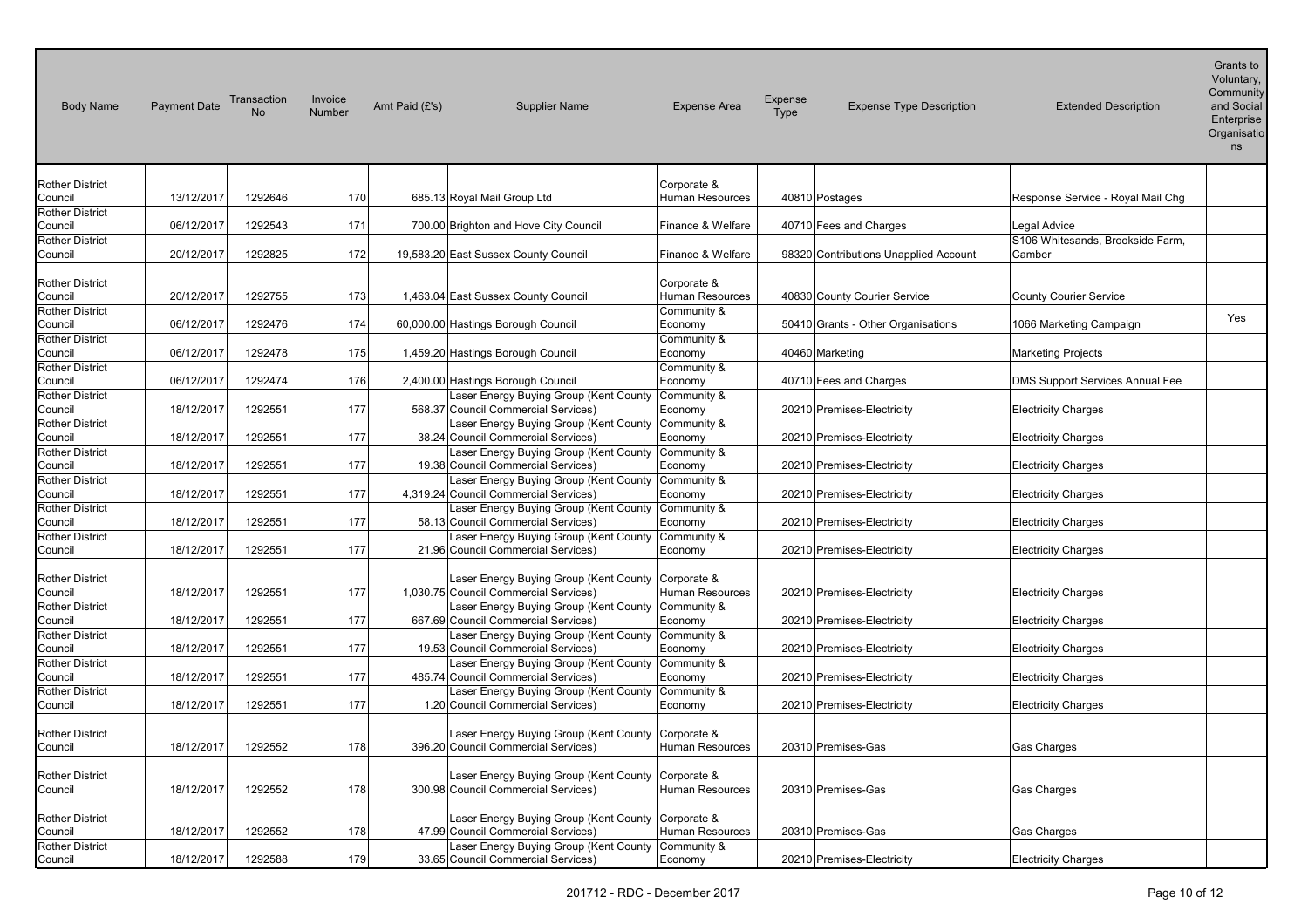| <b>Body Name</b>                                            | <b>Payment Date</b> | Transaction<br>No | Invoice<br>Number | Amt Paid (£'s) | <b>Supplier Name</b>                                                                                                                              | <b>Expense Area</b>    | Expense<br>Type | <b>Expense Type Description</b> | <b>Extended Description</b> | Grants to<br>Voluntary,<br>Community<br>and Social<br>Enterprise<br>Organisatio<br>ns |
|-------------------------------------------------------------|---------------------|-------------------|-------------------|----------------|---------------------------------------------------------------------------------------------------------------------------------------------------|------------------------|-----------------|---------------------------------|-----------------------------|---------------------------------------------------------------------------------------|
| <b>Rother District</b>                                      |                     |                   |                   |                | Laser Energy Buying Group (Kent County Community &                                                                                                |                        |                 |                                 |                             |                                                                                       |
| Council                                                     | 18/12/2017          | 1292588           | 179               |                | 87.73 Council Commercial Services)                                                                                                                | Economy                |                 | 20210 Premises-Electricity      | <b>Electricity Charges</b>  |                                                                                       |
| <b>Rother District</b>                                      |                     |                   |                   |                | Laser Energy Buying Group (Kent County                                                                                                            | Community &            |                 |                                 |                             |                                                                                       |
| Council                                                     | 18/12/2017          | 1292588           | 179               |                | 1,367.44 Council Commercial Services)                                                                                                             | Economy                |                 | 20210 Premises-Electricity      | <b>Electricity Charges</b>  |                                                                                       |
| <b>Rother District</b>                                      |                     |                   |                   |                | Laser Energy Buying Group (Kent County                                                                                                            | Community &            |                 |                                 |                             |                                                                                       |
| Council                                                     | 18/12/2017          | 1292588           | 179               |                | 179.29 Council Commercial Services)                                                                                                               | Economy                |                 | 20210 Premises-Electricity      | <b>Electricity Charges</b>  |                                                                                       |
| <b>Rother District</b>                                      |                     |                   |                   |                | Laser Energy Buying Group (Kent County                                                                                                            | Community &            |                 |                                 |                             |                                                                                       |
| Council                                                     | 18/12/2017          | 1292588           | 179               |                | 144.40 Council Commercial Services)                                                                                                               | Economy                |                 | 20210 Premises-Electricity      | <b>Electricity Charges</b>  |                                                                                       |
| <b>Rother District</b>                                      |                     |                   |                   |                | Laser Energy Buying Group (Kent County Community &                                                                                                |                        |                 |                                 |                             |                                                                                       |
| Council                                                     | 18/12/2017          | 1292588           | 179               |                | 50.00 Council Commercial Services)                                                                                                                | Economy                |                 | 20210 Premises-Electricity      | <b>Electricity Charges</b>  |                                                                                       |
| <b>Rother District</b>                                      |                     |                   |                   |                | Laser Energy Buying Group (Kent County                                                                                                            | Community &            |                 |                                 |                             |                                                                                       |
| Council                                                     | 18/12/2017          | 1292588           | 179               |                | 83.15 Council Commercial Services)                                                                                                                | Economy                |                 | 20210 Premises-Electricity      | <b>Electricity Charges</b>  |                                                                                       |
| <b>Rother District</b><br>Council                           | 18/12/2017          | 1292588           | 179               |                | Laser Energy Buying Group (Kent County<br>1,424.08 Council Commercial Services)                                                                   | Community &<br>Economy |                 | 20210 Premises-Electricity      | <b>Electricity Charges</b>  |                                                                                       |
| <b>Rother District</b>                                      |                     |                   |                   |                | Laser Energy Buying Group (Kent County                                                                                                            | Community &            |                 |                                 |                             |                                                                                       |
| Council                                                     | 18/12/2017          | 1292588           | 179               |                | 1,053.28 Council Commercial Services)                                                                                                             | Economy                |                 | 20210 Premises-Electricity      | <b>Electricity Charges</b>  |                                                                                       |
| <b>Rother District</b>                                      |                     |                   |                   |                | Laser Energy Buying Group (Kent County Community &                                                                                                |                        |                 |                                 |                             |                                                                                       |
| Council                                                     | 18/12/2017          | 1292588           | 179               |                | 2,535.56 Council Commercial Services)                                                                                                             | Economy                |                 | 20210 Premises-Electricity      | <b>Electricity Charges</b>  |                                                                                       |
| <b>Rother District</b>                                      |                     |                   |                   |                | Laser Energy Buying Group (Kent County Community &                                                                                                |                        |                 |                                 |                             |                                                                                       |
| Council                                                     | 18/12/2017          | 1292588           | 179               |                | 433.23 Council Commercial Services)                                                                                                               | Economy                |                 | 20210 Premises-Electricity      | <b>Electricity Charges</b>  |                                                                                       |
| <b>Rother District</b>                                      |                     |                   |                   |                | Laser Energy Buying Group (Kent County                                                                                                            | ICT & Customer         |                 |                                 |                             |                                                                                       |
| Council                                                     | 18/12/2017          | 1292588           | 179               |                | 169.29 Council Commercial Services)                                                                                                               | Services               |                 | 20210 Premises-Electricity      | <b>Electricity Charges</b>  |                                                                                       |
| <b>Rother District</b><br>Council<br><b>Rother District</b> | 18/12/2017          | 1292588           | 179               |                | Laser Energy Buying Group (Kent County Corporate &<br>6,425.48 Council Commercial Services)<br>Laser Energy Buying Group (Kent County Corporate & | Human Resources        |                 | 20210 Premises-Electricity      | <b>Electricity Charges</b>  |                                                                                       |
| Council                                                     | 18/12/2017          | 1292588           | 179               |                | 2,039.20 Council Commercial Services)                                                                                                             | Human Resources        |                 | 20210 Premises-Electricity      | <b>Electricity Charges</b>  |                                                                                       |
| <b>Rother District</b><br>Council<br><b>Rother District</b> | 18/12/2017          | 1292588           | 179               |                | Laser Energy Buying Group (Kent County Corporate &<br>22.65 Council Commercial Services)<br>Laser Energy Buying Group (Kent County Community &    | Human Resources        |                 | 20210 Premises-Electricity      | <b>Electricity Charges</b>  |                                                                                       |
| Council                                                     | 18/12/2017          | 1292588           | 179               |                | 154.82 Council Commercial Services)                                                                                                               | Economy                |                 | 20210 Premises-Electricity      | <b>Electricity Charges</b>  |                                                                                       |
| <b>Rother District</b>                                      |                     |                   |                   |                | Laser Energy Buying Group (Kent County                                                                                                            | Community &            |                 |                                 |                             |                                                                                       |
| Council                                                     | 18/12/2017          | 1292588           | 179               |                | 22.45 Council Commercial Services)                                                                                                                | Economy                |                 | 20210 Premises-Electricity      | <b>Electricity Charges</b>  |                                                                                       |
| <b>Rother District</b>                                      |                     |                   |                   |                | Laser Energy Buying Group (Kent County                                                                                                            | Community &            |                 |                                 |                             |                                                                                       |
| Council                                                     | 18/12/2017          | 1292588           | 179               |                | 27.09 Council Commercial Services)                                                                                                                | Economy                |                 | 20210 Premises-Electricity      | <b>Electricity Charges</b>  |                                                                                       |
| <b>Rother District</b>                                      |                     |                   |                   |                | Laser Energy Buying Group (Kent County Community &                                                                                                |                        |                 |                                 |                             |                                                                                       |
| Council                                                     | 18/12/2017          | 1292588           | 179               |                | 2,080.94 Council Commercial Services)                                                                                                             | Economy                |                 | 20210 Premises-Electricity      | <b>Electricity Charges</b>  |                                                                                       |
| <b>Rother District</b>                                      |                     |                   |                   |                | aser Energy Buying Group (Kent County                                                                                                             | Community &            |                 |                                 |                             |                                                                                       |
| Council                                                     | 18/12/2017          | 1292588           | 179               |                | 80.79 Council Commercial Services)                                                                                                                | Economy                |                 | 20210 Premises-Electricity      | <b>Electricity Charges</b>  |                                                                                       |
| <b>Rother District</b>                                      |                     |                   |                   |                | Laser Energy Buying Group (Kent County                                                                                                            | Community &            |                 |                                 |                             |                                                                                       |
| Council                                                     | 18/12/2017          | 1292587           | 180               |                | 68.13 Council Commercial Services)                                                                                                                | Economy                |                 | 20210 Premises-Electricity      | <b>Electricity Charges</b>  |                                                                                       |
| <b>Rother District</b>                                      |                     |                   |                   |                | Laser Energy Buying Group (Kent County                                                                                                            | Community &            |                 |                                 |                             |                                                                                       |
| Council                                                     | 18/12/2017          | 1292587           | 180               |                | 372.52 Council Commercial Services)                                                                                                               | Economy                |                 | 20210 Premises-Electricity      | <b>Electricity Charges</b>  |                                                                                       |
| <b>Rother District</b>                                      |                     |                   |                   |                | Laser Energy Buying Group (Kent County                                                                                                            | Community &            |                 |                                 |                             |                                                                                       |
| Council                                                     | 18/12/2017          | 1292587           | 180               |                | 160.72 Council Commercial Services)                                                                                                               | Economy                |                 | 20210 Premises-Electricity      | <b>Electricity Charges</b>  |                                                                                       |
| <b>Rother District</b><br>Council                           | 18/12/2017          | 1292587           | 180               |                | Laser Energy Buying Group (Kent County Corporate &<br>3,152.21 Council Commercial Services)                                                       | <b>Human Resources</b> |                 | 20210 Premises-Electricity      | <b>Electricity Charges</b>  |                                                                                       |